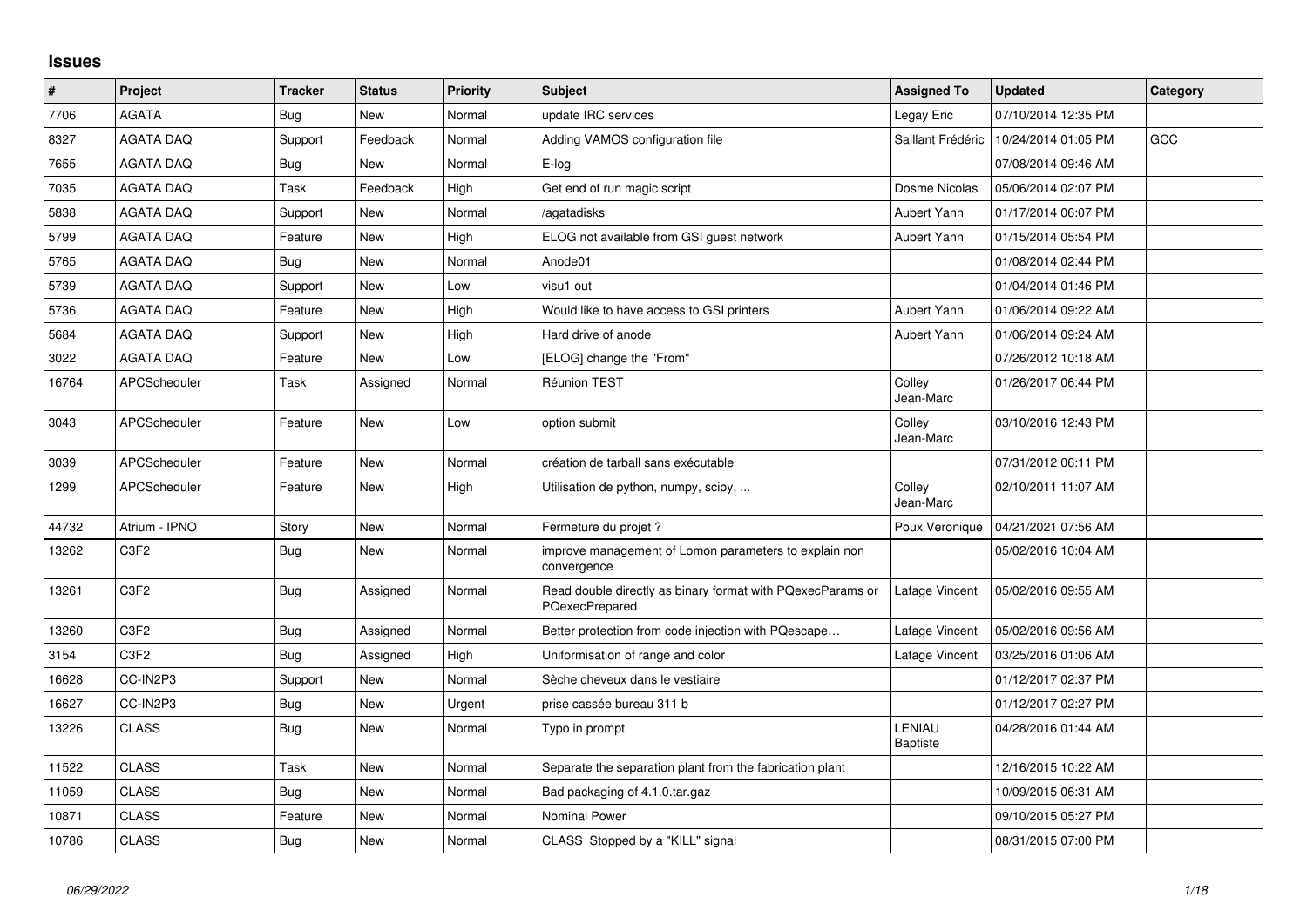| #     | Project                              | <b>Tracker</b> | <b>Status</b> | <b>Priority</b> | <b>Subject</b>                                           | <b>Assigned To</b>                 | <b>Updated</b>      | Category |
|-------|--------------------------------------|----------------|---------------|-----------------|----------------------------------------------------------|------------------------------------|---------------------|----------|
| 10255 | <b>CLASS</b>                         | Feature        | New           | Normal          | Take into account Load Factor Evolution                  | <b>MOUGINOT</b><br><b>Baptiste</b> | 06/26/2015 11:33 AM |          |
| 10227 | <b>CLASS</b>                         | Feature        | <b>New</b>    | Immediate       | <b>MURE GUI</b>                                          | <b>MOUGINOT</b><br>Baptiste        | 06/23/2015 01:36 PM |          |
| 10065 | <b>CLASS</b>                         | Support        | New           | Normal          | Multi-Threading in CLASS                                 |                                    | 06/05/2015 11:30 AM |          |
| 9916  | <b>CLASS</b>                         | Bug            | Feedback      | Urgent          | CLASS compilation fails with gcc5 (5.1.0)                |                                    | 06/30/2015 11:55 PM |          |
| 9883  | <b>CLASS</b>                         | Bug            | New           | High            | Copy past from user manual                               |                                    | 05/18/2015 10:26 PM |          |
| 9790  | <b>CLASS</b>                         | Feature        | New           | High            | neutron & y Spectrum calculation                         |                                    | 04/29/2015 12:15 PM |          |
| 9789  | <b>CLASS</b>                         | Feature        | New           | Normal          | Multi Stream in EQM                                      |                                    | 04/29/2015 12:12 PM |          |
| 9788  | <b>CLASS</b>                         | Feature        | <b>New</b>    | Normal          | Multi Stream in FabricationPlant                         |                                    | 04/29/2015 12:10 PM |          |
| 9787  | <b>CLASS</b>                         | Feature        | New           | Normal          | Multi Stream in FabricationPlant/EQM                     |                                    | 04/29/2015 12:10 PM |          |
| 9784  | <b>CLASS</b>                         | Bug            | In progress   | Normal          | Wrong diagnosis                                          | <b>MOUGINOT</b><br><b>Baptiste</b> | 05/05/2015 02:21 PM |          |
| 7385  | <b>CLASS</b>                         | Feature        | <b>New</b>    | High            | <b>GUI devellopment</b>                                  | LENIAU<br><b>Baptiste</b>          | 04/29/2015 12:15 PM |          |
| 7380  | <b>CLASS</b>                         | Feature        | <b>New</b>    | High            | ReactorFacility                                          | LENIAU<br><b>Baptiste</b>          | 06/11/2014 11:06 AM |          |
| 7379  | <b>CLASS</b>                         | Feature        | New           | Normal          | FrontEnd                                                 | <b>MOUGINOT</b><br><b>Baptiste</b> | 06/11/2014 11:05 AM |          |
| 6748  | <b>CLASS</b>                         | Feature        | New           | Normal          | Charger un parc présimulé à partir du .root              |                                    | 04/03/2014 11:36 AM |          |
| 6062  | <b>CLASS</b>                         | Bug            | New           | Normal          | FabricationPLant Parallelisation (in CLASS.cxx)          |                                    | 02/10/2014 11:59 AM |          |
| 5377  | <b>CLASS</b>                         | Feature        | New           | Low             | enrichment factory                                       |                                    | 10/21/2013 03:15 PM |          |
| 5376  | <b>CLASS</b>                         | Feature        | <b>New</b>    | Low             | Reactor batch creation                                   |                                    | 10/21/2013 03:14 PM |          |
| 5350  | <b>CLASS</b>                         | Feature        | New           | Low             | Set some quality criteria on Pu when building a MOX fuel |                                    | 10/22/2013 11:50 AM |          |
| 5329  | <b>CLASS</b>                         | Feature        | New           | Low             | Power density                                            |                                    | 10/14/2013 05:58 PM |          |
| 8669  | <b>DCOD</b>                          | <b>Bug</b>     | <b>New</b>    | Normal          | error during compilation                                 |                                    | 12/05/2014 06:19 PM |          |
| 8668  | <b>DCOD</b>                          | Feature        | New           | Normal          | filterdiff is missing                                    |                                    | 12/05/2014 06:17 PM |          |
| 8667  | <b>DCOD</b>                          | Feature        | <b>New</b>    | Normal          | uuid missing                                             |                                    | 12/05/2014 06:14 PM |          |
| 5592  | <b>DCOD</b>                          | <b>Bug</b>     | New           | Low             | environment test missing in ./configure                  |                                    | 11/29/2013 11:19 AM |          |
| 5503  | <b>DCOD</b>                          | Feature        | New           | Low             | test ada 2012 in ./configure                             |                                    | 11/13/2013 04:54 PM |          |
| 5462  | DCOD                                 | <b>Bug</b>     | Feedback      | Low             | Cleaning tags                                            | Grave Xavier                       | 01/25/2018 09:25 AM |          |
| 4937  | <b>DCOD</b>                          | Feature        | New           | Low             | Implement Hobbit/Zabbix scripts                          | Grave Xavier                       | 08/27/2013 11:19 AM |          |
| 4932  | <b>DCOD</b>                          | Task           | New           | Low             | DCOD testing                                             | Grave Xavier                       | 08/26/2013 03:35 PM |          |
| 5795  | Electronic Control and<br>Monitoring | <b>Bug</b>     | Feedback      | Normal          | Time out digitizer sever                                 | Pietri Stephane                    | 01/13/2014 10:32 AM |          |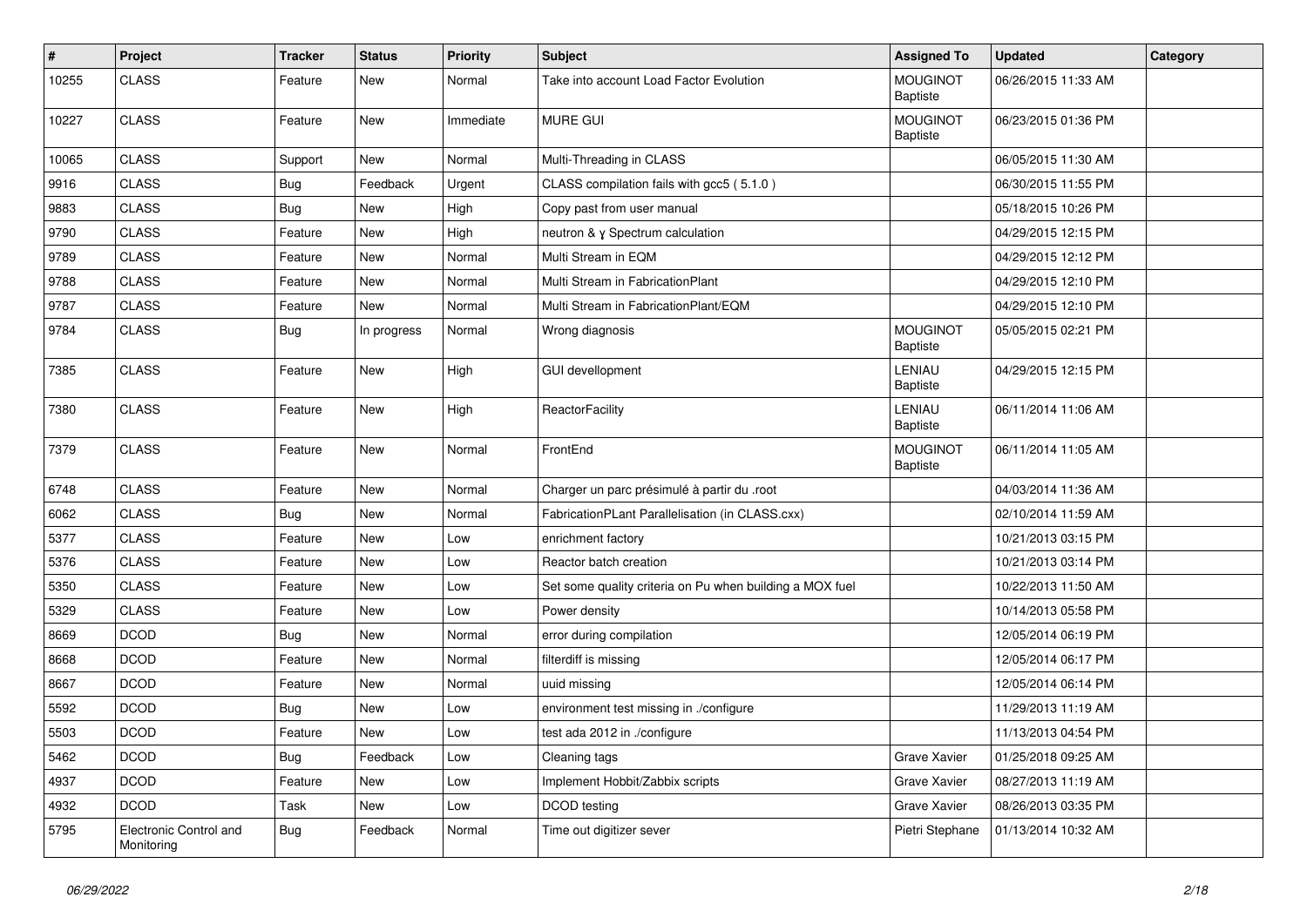| $\sharp$ | Project                              | <b>Tracker</b> | <b>Status</b> | <b>Priority</b> | <b>Subject</b>                                                     | <b>Assigned To</b>  | <b>Updated</b>      | Category                |
|----------|--------------------------------------|----------------|---------------|-----------------|--------------------------------------------------------------------|---------------------|---------------------|-------------------------|
| 5759     | Electronic Control and<br>Monitoring | <b>Bug</b>     | Feedback      | Normal          | bug checknarvalnodes 1                                             | Ralet Damian        | 01/17/2014 10:54 AM |                         |
| 5751     | Electronic Control and<br>Monitoring | Feature        | <b>New</b>    | Low             | buildcfg with some error message                                   |                     | 01/06/2014 05:43 PM |                         |
| 5688     | Electronic Control and<br>Monitoring | Task           | New           | Low             | Mercurialiser configuration files                                  | Legay Eric          | 12/19/2013 09:59 AM |                         |
| 12993    | ENX                                  | Bug            | <b>New</b>    | Normal          | init.enx                                                           | Dosme Nicolas       | 03/30/2016 02:37 PM | <b>ENX Core</b>         |
| 8693     | <b>ENX</b>                           | Feature        | New           | Normal          | sauver log_level                                                   |                     | 12/09/2014 03:54 PM | <b>ENX Core</b>         |
| 5448     | ENX                                  | Bug            | New           | Normal          | configure enx                                                      |                     | 10/30/2013 10:31 AM | <b>ENX Core</b>         |
| 5447     | ENX                                  | Bug            | <b>New</b>    | Low             | make distclean - DCOD                                              | Legay Eric          | 11/13/2013 04:05 PM | <b>ENX Core</b>         |
| 5431     | ENX                                  | Support        | <b>New</b>    | Low             | Cleaning compilation chain                                         | Legay Eric          | 10/29/2013 10:18 AM | <b>ENX Core</b>         |
| 5144     | <b>ENX</b>                           | <b>Bug</b>     | Feedback      | Low             | ENX + P42 regression                                               | Legay Eric          | 10/02/2013 11:09 AM | <b>ENX Core</b>         |
| 4652     | <b>ENX</b>                           | Feature        | <b>New</b>    | Low             | rename appenders.ad[sb]                                            |                     | 06/13/2013 10:19 AM | <b>ENX Core</b>         |
| 3851     | <b>ENX</b>                           | Task           | <b>New</b>    | Low             | [named register] Tagging new print                                 |                     | 01/22/2013 05:04 PM | <b>ENX Core</b>         |
| 3834     | ENX                                  | <b>Bug</b>     | <b>New</b>    | Low             | Removing data8 type for MM and MD                                  |                     | 01/17/2013 06:08 PM | <b>ENX Core</b>         |
| 3833     | ENX                                  | Task           | New           | Low             | [named register] Modifying MD and MM command type                  |                     | 01/17/2013 06:06 PM | <b>ENX Core</b>         |
| 3832     | <b>ENX</b>                           | Task           | New           | Low             | [named register] New control                                       |                     | 01/17/2013 06:04 PM | <b>ENX Core</b>         |
| 2644     | ENX                                  | Feature        | <b>New</b>    | Low             | Que faire en cas de multiple connexion sans quit                   |                     | 01/22/2013 05:04 PM | <b>ENX Core</b>         |
| 659      | ENX                                  | Feature        | <b>New</b>    | Normal          | Gestion des arbres DOM                                             |                     | 01/16/2013 11:33 AM | <b>ENX Core</b>         |
| 656      | <b>ENX</b>                           | Feature        | <b>New</b>    | Low             | named register                                                     |                     | 01/30/2013 03:59 PM | <b>ENX Core</b>         |
| 42       | <b>ENX</b>                           | Feature        | New           | Urgent          | Module ID Handler                                                  |                     | 06/05/2013 02:27 PM | <b>ENX Core</b>         |
| 5527     | ENX                                  | Feature        | New           | Low             | Named register list                                                |                     | 11/18/2013 05:30 PM | <b>Drivers</b>          |
| 4184     | ENX                                  | Bug            | Feedback      | Normal          | fonctionnement ENX linux 64 bits avec gnat_pro-7.1.1               | Peyré Jean          | 06/11/2013 09:11 PM | <b>Drivers</b>          |
| 5572     | ENX                                  | Support        | <b>New</b>    | Low             | Cleaning autorconf                                                 | Legay Eric          | 11/25/2013 03:23 PM | Driver Generator        |
| 852      | <b>ENX</b>                           | Feature        | <b>New</b>    | Low             | Better handling of exception in empty skeleton                     | Legay Eric          | 01/30/2013 03:58 PM | <b>Driver Generator</b> |
| 113      | ENX                                  | Bug            | Feedback      | High            | remove reference to T_Result constants                             | Legay Eric          | 05/16/2011 01:26 PM | Driver Generator        |
| 660      | ENX                                  | Support        | New           | High            | Documentation                                                      | Legay Eric          | 05/27/2010 10:55 AM | Documentation           |
| 5710     | <b>ENX</b>                           | Support        | Assigned      | Low             | Documentation - Named function                                     | Dosme Nicolas       | 02/25/2014 04:58 PM |                         |
| 631      | ftsmonitor                           | Feature        | New           | Low             | History of a DN access                                             |                     | 10/22/2010 10:10 AM |                         |
| 5547     | G4IDS                                | Task           | New           | Normal          | [Three Body Decay]                                                 | Sotty<br>Christophe | 11/22/2013 01:47 PM |                         |
| 5538     | G4IDS                                | Task           | New           | Normal          | [Config 2009-2012] MiniBall Efficiency                             | Sotty<br>Christophe | 11/20/2013 02:35 PM |                         |
| 5537     | G4IDS                                | Task           | New           | Low             | [Config 2009-2012] Estimated position of the implantation<br>point | Sotty<br>Christophe | 11/20/2013 02:21 PM |                         |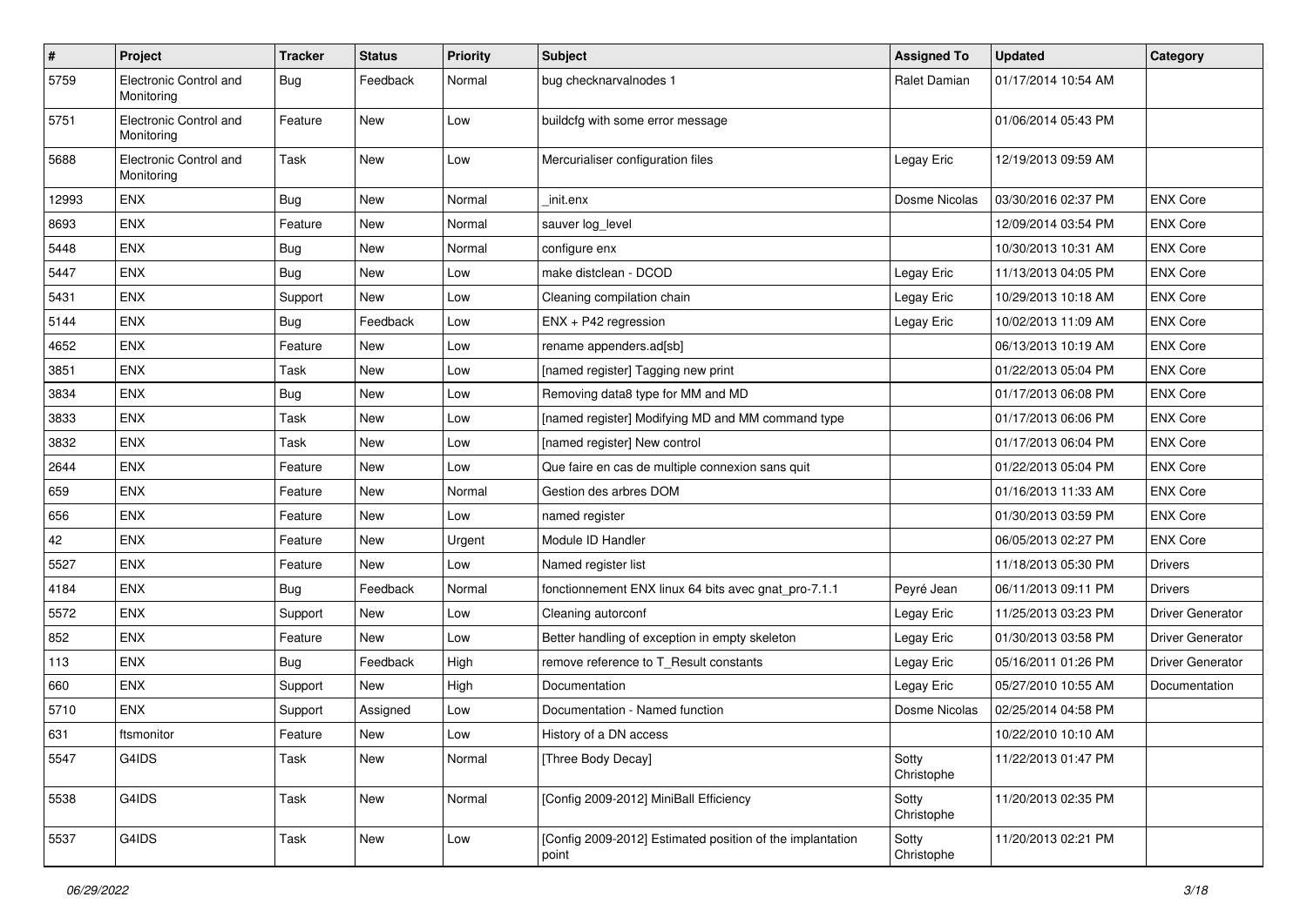| $\pmb{\#}$ | Project      | <b>Tracker</b> | <b>Status</b> | <b>Priority</b> | Subject                                                | <b>Assigned To</b>  | <b>Updated</b>      | Category   |
|------------|--------------|----------------|---------------|-----------------|--------------------------------------------------------|---------------------|---------------------|------------|
| 5536       | G4IDS        | Task           | New           | Low             | [Config 2009-2012] Gaussian-like vs Point-like source  | Sotty<br>Christophe | 11/20/2013 02:01 PM |            |
| 5535       | G4IDS        | Task           | <b>New</b>    | Normal          | [Config 2009-2012] Beta-"gamma (induced)" coincidences | Sotty<br>Christophe | 11/20/2013 02:39 PM |            |
| 51461      | <b>GRAND</b> | Task           | <b>New</b>    | Normal          | WP 4.4: pipeline simulation                            |                     | 06/24/2022 03:13 PM | soft simu  |
| 51444      | <b>GRAND</b> | Task           | <b>New</b>    | Normal          | WP 3.5: infra documentation                            |                     | 06/24/2022 01:50 PM | infra soft |
| 51442      | <b>GRAND</b> | Task           | New           | Normal          | WP 4.3: workflow and scheduler                         |                     | 06/24/2022 03:03 PM | infra soft |
| 49945      | <b>GRAND</b> | Task           | New           | Normal          | WP 11: improvement dating of events                    | voisin vincent      | 03/22/2022 02:31 PM |            |
| 49944      | <b>GRAND</b> | Task           | New           | Normal          | WP 10.3: data analysis                                 |                     | 03/18/2022 04:45 PM |            |
| 49943      | <b>GRAND</b> | Task           | <b>New</b>    | Normal          | WP 10.2: data taking                                   |                     | 03/18/2022 04:45 PM |            |
| 49942      | <b>GRAND</b> | Task           | <b>New</b>    | Normal          | WP 10.1: deployment                                    |                     | 03/18/2022 04:45 PM |            |
| 49941      | <b>GRAND</b> | Task           | New           | Normal          | WP 10: GP 300 setup                                    |                     | 03/18/2022 04:45 PM |            |
| 49940      | <b>GRAND</b> | Task           | <b>New</b>    | Normal          | WP 9.5: data analysis                                  |                     | 03/18/2022 03:35 PM |            |
| 49939      | <b>GRAND</b> | Task           | <b>New</b>    | Normal          | WP 9.4: data taking                                    |                     | 06/23/2022 08:19 PM |            |
| 49938      | <b>GRAND</b> | Task           | <b>New</b>    | Normal          | WP 9.3: deployment commissioning                       |                     | 03/18/2022 03:27 PM |            |
| 49937      | <b>GRAND</b> | Task           | New           | Normal          | WP 9.2: production detector adaptation                 |                     | 03/18/2022 03:32 PM |            |
| 49936      | <b>GRAND</b> | Task           | New           | Normal          | WP 9.1: detector design adaptation                     |                     | 03/21/2022 03:18 PM |            |
| 49935      | GRAND        | Task           | <b>New</b>    | Normal          | WP 9: Nançay setup                                     |                     | 03/18/2022 12:20 AM |            |
| 49934      | <b>GRAND</b> | Task           | <b>New</b>    | Normal          | WP 8.3: trigger evaluation                             |                     | 03/21/2022 10:28 AM |            |
| 49933      | <b>GRAND</b> | Task           | <b>New</b>    | Normal          | WP 8.2: final reconstruction                           |                     | 03/18/2022 04:39 PM |            |
| 49932      | <b>GRAND</b> | Task           | <b>New</b>    | Normal          | WP 8.1: SLT info definition                            |                     | 03/18/2022 04:39 PM |            |
| 49931      | <b>GRAND</b> | Task           | New           | Normal          | WP 8: data reconstruction study                        |                     | 03/21/2022 10:28 AM |            |
| 49930      | <b>GRAND</b> | Task           | <b>New</b>    | Normal          | WP 7: second level trigger (SLT)                       |                     | 03/21/2022 10:28 AM |            |
| 49929      | <b>GRAND</b> | Task           | <b>New</b>    | Normal          | WP 6.4: frontend implementation                        |                     | 04/14/2022 02:24 PM |            |
| 49928      | <b>GRAND</b> | Task           | New           | Normal          | WP 6.3: testbench                                      |                     | 06/24/2022 12:58 PM |            |
| 49927      | <b>GRAND</b> | Task           | New           | Normal          | WP 6.2: analytical method                              |                     | 06/24/2022 12:41 PM |            |
| 49926      | <b>GRAND</b> | Task           | New           | Normal          | WP 6.1: neuronal network method                        |                     | 03/21/2022 01:40 PM |            |
| 49925      | <b>GRAND</b> | Task           | <b>New</b>    | Normal          | WP 6: first level trigger (FLT)                        |                     | 03/21/2022 10:28 AM |            |
| 49924      | GRAND        | Task           | New           | Normal          | WP 5.2: noise event selection                          |                     | 03/18/2022 05:13 PM |            |
| 49923      | <b>GRAND</b> | Task           | New           | Normal          | WP 5.5: EAS selection                                  |                     | 03/18/2022 05:13 PM |            |
| 49922      | GRAND        | Task           | New           | Normal          | WP 5.4: reconstruction                                 |                     | 03/18/2022 05:13 PM |            |
| 49921      | <b>GRAND</b> | Task           | New           | Normal          | WP 5.3: calibration                                    |                     | 03/18/2022 05:13 PM |            |
| 49919      | <b>GRAND</b> | Task           | New           | Normal          | WP 5.1: data taking                                    |                     | 03/18/2022 05:13 PM |            |
| 49918      | GRAND        | Task           | New           | Normal          | WP 5: GP 13/100 experimental DB analysis               |                     | 03/18/2022 05:13 PM |            |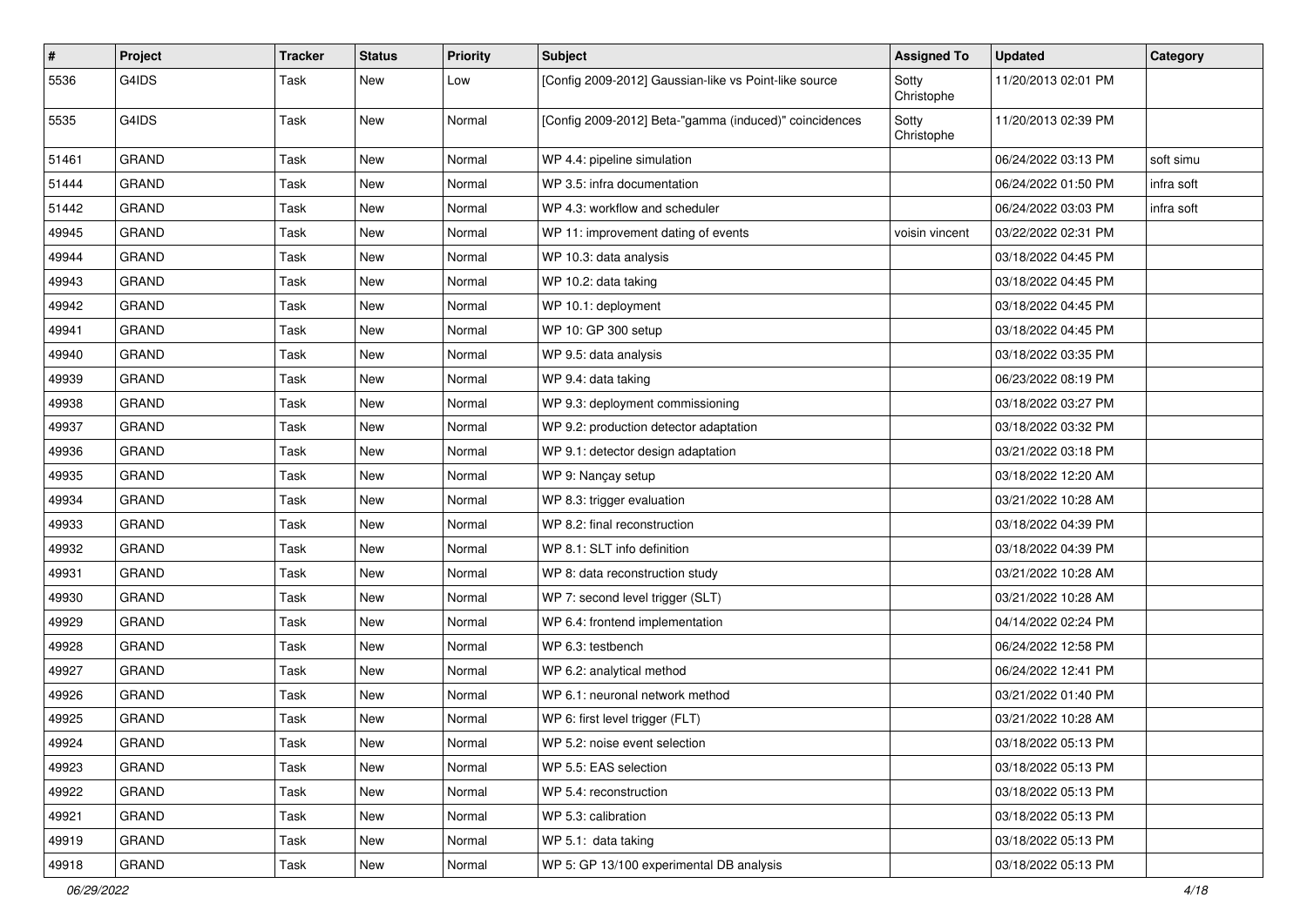| #     | Project       | <b>Tracker</b> | <b>Status</b> | <b>Priority</b> | <b>Subject</b>                                                              | <b>Assigned To</b>   | <b>Updated</b>      | Category |
|-------|---------------|----------------|---------------|-----------------|-----------------------------------------------------------------------------|----------------------|---------------------|----------|
| 49917 | <b>GRAND</b>  | Task           | New           | Normal          | WP 4.2: validation                                                          |                      | 03/18/2022 03:08 PM |          |
| 49916 | GRAND         | Task           | <b>New</b>    | Normal          | WP 4.1: production, storing & management                                    |                      | 03/18/2022 03:06 PM |          |
| 49915 | <b>GRAND</b>  | Task           | New           | Normal          | WP 4: Creating GRAND simulation                                             |                      | 03/18/2022 12:20 AM |          |
| 49914 | <b>GRAND</b>  | Task           | <b>New</b>    | Normal          | WP 3.4: code distribution, software env.                                    |                      | 06/24/2022 01:41 PM |          |
| 49912 | <b>GRAND</b>  | Task           | <b>New</b>    | Normal          | WP 3.3: manage software infra : CI, quality, DB engine                      |                      | 03/18/2022 03:03 PM |          |
| 49911 | <b>GRAND</b>  | Task           | <b>New</b>    | Normal          | WP 3.2: calibration monotoring DB                                           |                      | 03/18/2022 05:13 PM |          |
| 49910 | <b>GRAND</b>  | Task           | <b>New</b>    | Normal          | WP 3.1: manage data event DB                                                |                      | 06/24/2022 01:55 PM |          |
| 49909 | <b>GRAND</b>  | Task           | New           | Normal          | WP 3: software infra and database                                           |                      | 06/24/2022 01:48 PM |          |
| 49908 | <b>GRAND</b>  | Task           | New           | Normal          | WP 1.3 : LPNHE WP coordination                                              | Martineau<br>Olivier | 03/20/2022 05:35 PM |          |
| 49906 | <b>GRAND</b>  | Task           | <b>New</b>    | Normal          | WP 1.1: finance                                                             |                      | 03/18/2022 05:13 PM |          |
| 49905 | <b>GRAND</b>  | Task           | <b>New</b>    | Normal          | WP 1: GRAND management                                                      |                      | 03/18/2022 05:13 PM |          |
| 49904 | <b>GRAND</b>  | Task           | New           | Normal          | WP 2.9: detector monotoring                                                 |                      | 03/18/2022 05:13 PM |          |
| 49903 | <b>GRAND</b>  | Task           | New           | Normal          | WP 2.8: detector calibration                                                |                      | 03/18/2022 05:13 PM |          |
| 49902 | <b>GRAND</b>  | Task           | New           | Normal          | WP 2.7: code quality and documentation                                      | Colley<br>Jean-Marc  | 03/18/2022 05:13 PM |          |
| 49901 | <b>GRAND</b>  | Task           | <b>New</b>    | Normal          | WP 2.6: common tools                                                        |                      | 03/18/2022 05:13 PM |          |
| 49900 | <b>GRAND</b>  | Task           | <b>New</b>    | Normal          | WP 2.5: reconstruction method                                               |                      | 03/18/2022 02:57 PM |          |
| 49899 | <b>GRAND</b>  | Task           | New           | Normal          | WP 2.4: antenna network simulation                                          |                      | 06/24/2022 02:48 PM |          |
| 49898 | <b>GRAND</b>  | Task           | <b>New</b>    | Normal          | WP 2.3: unit detector modeling and coding                                   |                      | 06/24/2022 02:11 PM |          |
| 49897 | <b>GRAND</b>  | Task           | New           | Normal          | WP 2.2: input output format fie                                             |                      | 03/18/2022 12:22 AM |          |
| 49896 | <b>GRAND</b>  | Task           | New           | Normal          | WP 2.1: software architecture and optimization                              |                      | 03/18/2022 05:13 PM |          |
| 49895 | GRAND         | Task           | <b>New</b>    | Normal          | WP 2: GRANDLIB modelization and software                                    |                      | 06/24/2022 02:48 PM |          |
| 9528  | <b>IGOSat</b> | Task           | New           | Normal          | phases projet                                                               |                      | 03/24/2015 03:58 PM |          |
| 9527  | <b>IGOSat</b> | Task           | New           | Normal          | (SAE / ODB) Réalisation de cartes électroniques pour le<br>satellite IGOSat |                      | 03/24/2015 03:52 PM |          |
| 9526  | <b>IGOSat</b> | Task           | <b>New</b>    | Normal          | (SCI) Electronique d'acquisition de l'instrument Scintillateur              |                      | 03/24/2015 03:50 PM |          |
| 9525  | <b>IGOSat</b> | Task           | New           | Normal          | (ODB / SCAO) Conception de la SCAO / Interfaçage avec<br><b>l'ODB</b>       |                      | 03/27/2015 10:11 AM |          |
| 9524  | <b>IGOSat</b> | Task           | New           | Normal          | (ODB) Logiciel de Vol                                                       |                      | 03/24/2015 03:41 PM |          |
| 9151  | <b>IGOSat</b> | Task           | New           | Normal          | (ODB) Code de simulation fonctionelle                                       |                      | 02/18/2015 05:13 PM |          |
| 9137  | <b>IGOSat</b> | Task           | New           | Normal          | (PRO) Phase C                                                               |                      | 03/24/2015 03:58 PM |          |
| 9136  | <b>IGOSat</b> | Task           | New           | Normal          | (PRO) Phase B                                                               |                      | 03/24/2015 03:58 PM |          |
| 9116  | <b>IGOSat</b> | Task           | Assigned      | Normal          | (STM) Conception mécanique                                                  |                      | 02/11/2015 03:43 PM |          |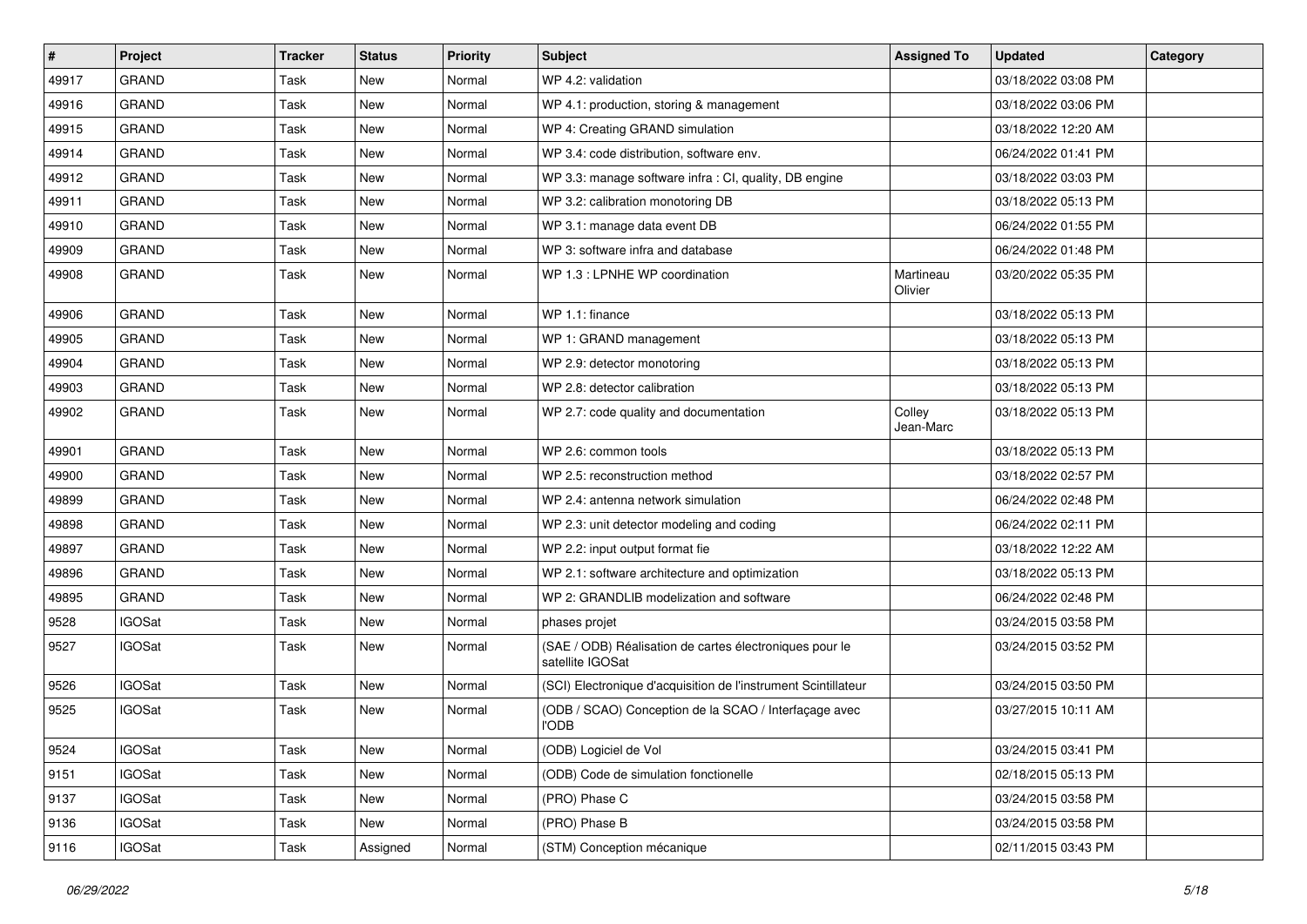| #     | Project       | <b>Tracker</b> | <b>Status</b> | <b>Priority</b> | Subject                                                                                                        | <b>Assigned To</b>        | <b>Updated</b>      | Category |
|-------|---------------|----------------|---------------|-----------------|----------------------------------------------------------------------------------------------------------------|---------------------------|---------------------|----------|
| 9115  | <b>IGOSat</b> | Task           | Assigned      | Normal          | (SCI) Banc de test du scintillateur, simulations et estimation<br>de la dose reçue                             |                           | 02/11/2015 03:41 PM |          |
| 9111  | <b>IGOSat</b> | Task           | Assigned      | Normal          | (TEL) Mise en oeuvre de la carte de télécommunication                                                          |                           | 03/24/2015 03:36 PM |          |
| 9109  | <b>IGOSat</b> | Task           | Assigned      | Normal          | (SYS) Ingénierie système                                                                                       |                           | 02/11/2015 02:05 PM |          |
| 9108  | <b>IGOSat</b> | Task           | Assigned      | Normal          | (SCA) Modélisation de la boucle de contrôle SCAO                                                               |                           | 02/11/2015 02:00 PM |          |
| 9103  | <b>IGOSat</b> | Task           | Assigned      | Normal          | (SCI) Banc de test du scintillateur                                                                            |                           | 02/10/2015 06:48 PM |          |
| 9102  | <b>IGOSat</b> | Task           | Assigned      | Normal          | (SOL) Conception de la station sol                                                                             |                           | 02/10/2015 06:48 PM |          |
| 9101  | <b>IGOSat</b> | Task           | Assigned      | Normal          | (STM) Réalisation d'un modèle structurel et thermique                                                          |                           | 02/10/2015 06:48 PM |          |
| 9100  | <b>IGOSat</b> | Task           | Assigned      | Normal          | (SAE) Réalisation d'un banc de test du système d'alimentation<br>électrique                                    |                           | 02/10/2015 06:48 PM |          |
| 9099  | <b>IGOSat</b> | Task           | In progress   | Normal          | (PRO) Phase A                                                                                                  |                           | 03/24/2015 03:58 PM |          |
| 9098  | <b>IGOSat</b> | Task           | Assigned      | Normal          | (SCA) Capteurs d'attitude et Banc de Contrôle                                                                  |                           | 02/11/2015 01:57 PM |          |
| 44518 | IN2P3-Forge   | Bug            | In progress   | High            | find-user dialog much slower since migration                                                                   | <b>ROUET</b><br>Jean-René | 05/05/2021 02:28 PM |          |
| 36236 | IN2P3-Forge   | Support        | New           | High            | Synchronisation demandée pour un serveur Mercurial                                                             |                           | 04/13/2021 09:07 AM |          |
| 35994 | IN2P3-Forge   | Support        | New           | Normal          | Synchronisation demandée pour un serveur Mercurial                                                             |                           | 01/11/2019 03:10 PM |          |
| 9491  | JEM-EUSO      | Support        | New           | Normal          | I need to access also to AWG Euso balloon documents                                                            |                           | 03/18/2015 03:36 PM |          |
| 7641  | KickSlot      | Feature        | In progress   | Normal          | Procédure perte mot de passe                                                                                   | Flieller Cyril            | 09/04/2014 02:55 PM |          |
| 48758 | LabInvent     | Task           | New           | Immediate       | Modifs demandées par C. Feugeade le 18/1/22                                                                    | <b>Pallier Etienne</b>    | 01/19/2022 04:22 PM |          |
| 48757 | LabInvent     | Feature        | <b>New</b>    | Immediate       | *** F - DIVERS TODO (à dispatcher)                                                                             | <b>Pallier Etienne</b>    | 01/19/2022 04:12 PM |          |
| 48223 | LabInvent     | Task           | New           | Normal          | instance perso (docker)                                                                                        |                           | 12/13/2021 11:08 AM |          |
| 48222 | LabInvent     | Task           | New           | Normal          | (NEW func) Gérer Suivi d'un User                                                                               |                           | 12/13/2021 10:39 AM |          |
| 48005 | LabInvent     | Task           | <b>New</b>    | Normal          | <b>Bugfix toutes les Deprecated Errors</b>                                                                     |                           | 12/06/2021 02:37 PM |          |
| 47966 | LabInvent     | Task           | New           | Normal          | Ajouter test Commande (avec devis joint)                                                                       |                           | 11/30/2021 04:17 PM |          |
| 47962 | LabInvent     | Task           | <b>New</b>    | Urgent          | (IRAP only) re-install inventirap avec php7                                                                    |                           | 11/30/2021 03:17 PM |          |
| 47960 | LabInvent     | Task           | New           | Immediate       | <b>CHAMPS</b>                                                                                                  |                           | 01/19/2022 03:51 PM |          |
| 47959 | LabInvent     | Task           | <b>New</b>    | Normal          | *** F - ENTITY - Fournisseurs                                                                                  |                           | 11/30/2021 12:57 PM |          |
| 47958 | LabInvent     | Task           | <b>New</b>    | Normal          | delete (generic)                                                                                               |                           | 11/30/2021 12:47 PM |          |
| 47957 | LabInvent     | Feature        | New           | Normal          | *** F - ENTITY - Les GROUPES (de User ou Materiel) :<br>Thématique, Métier, Projet, Site (+ Pole ou Service ?) |                           | 12/13/2021 11:12 AM |          |
| 47954 | LabInvent     | Task           | New           | Normal          | 1 - CREATED                                                                                                    |                           | 11/30/2021 01:27 PM |          |
| 47953 | LabInvent     | Task           | New           | Normal          | 2a - TOBEORDERED (optionnel)                                                                                   |                           | 11/30/2021 01:27 PM |          |
| 47952 | LabInvent     | Task           | New           | High            | Ecran d'accueil à restructurer                                                                                 |                           | 11/30/2021 03:43 PM |          |
| 47951 | LabInvent     | Feature        | New           | Normal          | *** F - Etiquettes & Imprimantes                                                                               |                           | 11/30/2021 01:42 PM |          |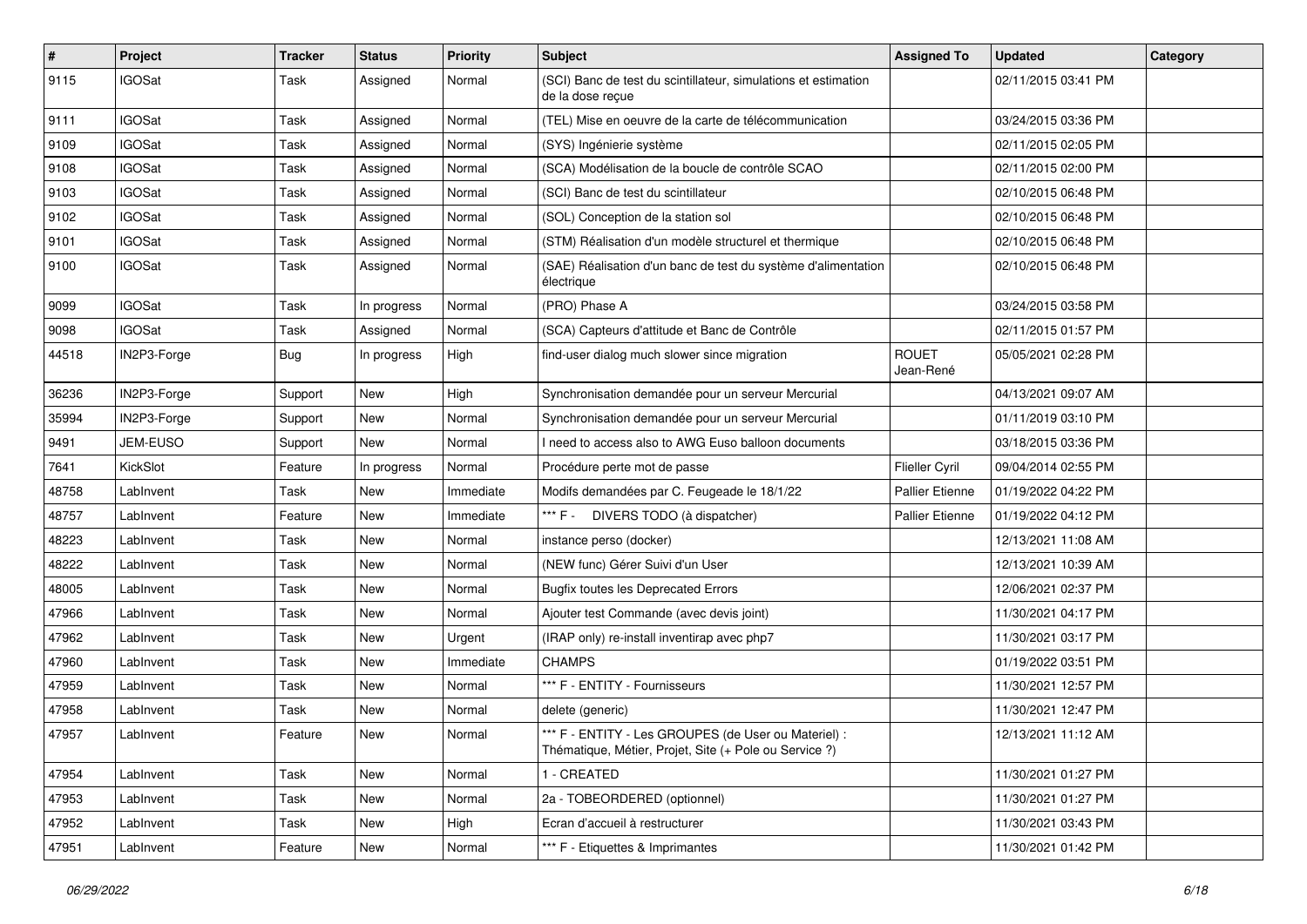| #     | Project   | <b>Tracker</b> | <b>Status</b> | <b>Priority</b> | <b>Subject</b>                                                                                 | <b>Assigned To</b> | <b>Updated</b>      | Category |
|-------|-----------|----------------|---------------|-----------------|------------------------------------------------------------------------------------------------|--------------------|---------------------|----------|
| 47950 | LabInvent | Task           | New           | Normal          | DB complète à mettre à jour                                                                    |                    | 11/30/2021 12:26 PM |          |
| 47947 | LabInvent | Task           | <b>New</b>    | High            | docker only                                                                                    |                    | 12/13/2021 11:07 AM |          |
| 47946 | LabInvent | Task           | New           | Normal          | classic only                                                                                   |                    | 12/03/2021 09:50 AM |          |
| 47945 | LabInvent | Task           | New           | Normal          | <b>ALL</b>                                                                                     |                    | 11/30/2021 12:23 PM |          |
| 47942 | LabInvent | Task           | New           | High            | index (generic)                                                                                |                    | 11/30/2021 03:48 PM |          |
| 47937 | LabInvent | Task           | New           | High            | Read (index & view) (generic ?)                                                                |                    | 11/30/2021 03:48 PM |          |
| 47936 | LabInvent | Task           | <b>New</b>    | High            | 3-4 - TBO & ARCHIVED                                                                           |                    | 11/30/2021 03:43 PM |          |
| 47935 | LabInvent | Task           | New           | Normal          | 2b - VALIDATED                                                                                 |                    | 11/30/2021 01:27 PM |          |
| 47934 | LabInvent | Task           | New           | High            | LIFECYCLE (Status) : CREATED => (TBO) => VALIDATED<br>$\Rightarrow$ TBA $\Rightarrow$ ARCHIVED |                    | 11/30/2021 03:43 PM |          |
| 47932 | LabInvent | Feature        | New           | Normal          | *** F - DOC (documentation)                                                                    |                    | 11/30/2021 01:10 PM |          |
| 47930 | LabInvent | Task           | <b>New</b>    | Normal          | *** F - ENTITY - QrCode                                                                        |                    | 11/30/2021 01:26 PM |          |
| 47927 | LabInvent | Task           | <b>New</b>    | High            | A gérer via fichier conf YAML                                                                  |                    | 11/30/2021 03:47 PM |          |
| 47926 | LabInvent | Task           | New           | High            | Instance DEMO docker - à installer sur hyp2 puis sur VM<br>pweb3                               |                    | 12/13/2021 11:07 AM |          |
| 47925 | LabInvent | Task           | New           | Normal          | (après cakephp v4) Passer à Php 8                                                              |                    | 11/30/2021 11:48 AM |          |
| 47924 | LabInvent | Task           | <b>New</b>    | Normal          | (après 3.9) Passer à v4                                                                        |                    | 11/30/2021 11:48 AM |          |
| 47922 | LabInvent | Task           | <b>New</b>    | Immediate       | Passer directement à v3.LAST (3.10.1)                                                          |                    | 12/02/2021 04:45 PM |          |
| 47921 | LabInvent | Feature        | New           | Immediate       | *** F - Framework CakePhp                                                                      |                    | 12/02/2021 04:45 PM |          |
| 47914 | LabInvent | Task           | <b>New</b>    | High            | index (generic)                                                                                |                    | 11/30/2021 03:50 PM |          |
| 47913 | LabInvent | Task           | New           | Normal          | ROLES (profils)                                                                                |                    | 11/30/2021 01:39 PM |          |
| 47912 | LabInvent | Task           | New           | High            | (VUE) Elements et Helper                                                                       |                    | 11/30/2021 03:51 PM |          |
| 47911 | LabInvent | Task           | <b>New</b>    | Normal          | Create/Update (add_edit generic)                                                               |                    | 11/30/2021 11:04 AM |          |
| 47907 | LabInvent | Task           | New           | Normal          | *** F - Config YAML (champs materiels) : champs obligatoires,<br>recommandés, ou readonly      |                    | 11/30/2021 01:25 PM |          |
| 47906 | LabInvent | Task           | New           | Urgent          | Champs virtuels                                                                                |                    | 11/30/2021 03:50 PM |          |
| 47905 | LabInvent | Task           | New           | Urgent          | Read (index & view) (generic)                                                                  |                    | 12/01/2021 11:21 AM |          |
| 47903 | LabInvent | Task           | <b>New</b>    | Urgent          | Rappels automatiques pour les suivis récurrents (périodiques)                                  |                    | 12/01/2021 11:17 AM |          |
| 47901 | LabInvent | Task           | New           | Urgent          | Read (view & index)                                                                            |                    | 12/01/2021 11:17 AM |          |
| 47899 | LabInvent | Task           | New           | Urgent          | view (generic)                                                                                 |                    | 12/01/2021 11:21 AM |          |
| 47897 | LabInvent | Task           | New           | High            | *** F - Stats (Users)                                                                          |                    | 11/30/2021 03:48 PM |          |
| 47895 | LabInvent | Feature        | New           | Normal          | *** F - ENTITY - Documents attachés (à Materiel ou Suivi)                                      |                    | 12/13/2021 11:09 AM |          |
| 47893 | LabInvent | Task           | New           | Normal          | Views                                                                                          |                    | 11/30/2021 01:21 PM |          |
| 47890 | LabInvent | Task           | New           | High            | Commander (demande achat)                                                                      |                    | 01/19/2022 03:48 PM |          |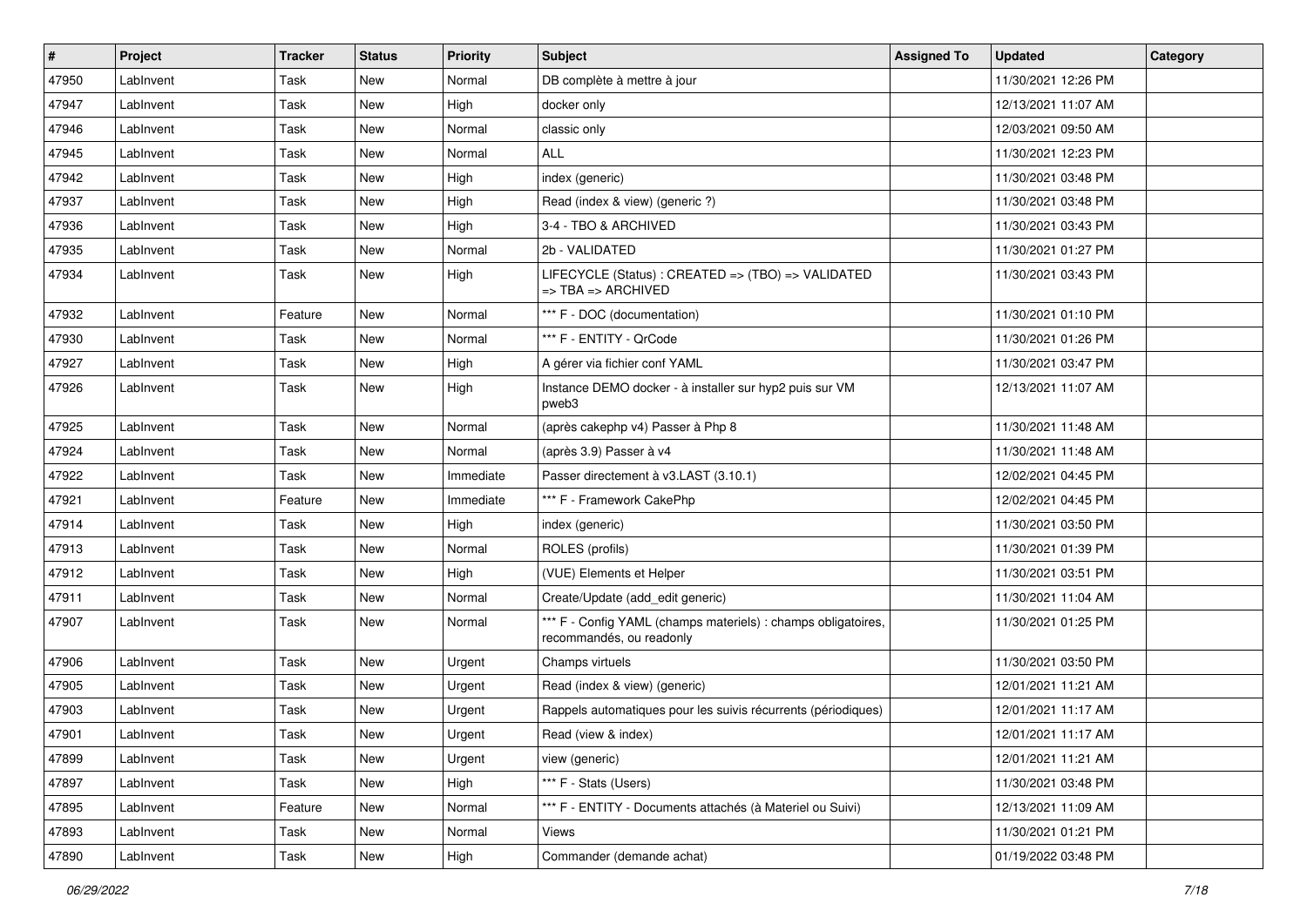| $\vert$ # | <b>Project</b> | <b>Tracker</b> | <b>Status</b> | <b>Priority</b> | <b>Subject</b>                                                                                                            | <b>Assigned To</b> | <b>Updated</b>      | Category                      |
|-----------|----------------|----------------|---------------|-----------------|---------------------------------------------------------------------------------------------------------------------------|--------------------|---------------------|-------------------------------|
| 47889     | LabInvent      | Task           | <b>New</b>    | Normal          | Changer statut - setStatusTo*()                                                                                           |                    | 11/30/2021 01:19 PM |                               |
| 47886     | LabInvent      | Task           | <b>New</b>    | Urgent          | Notifications                                                                                                             |                    | 11/30/2021 03:45 PM |                               |
| 47885     | LabInvent      | Task           | <b>New</b>    | Normal          | filtrage (voir formulaire index)                                                                                          |                    | 11/30/2021 01:30 PM |                               |
| 47884     | LabInvent      | Task           | <b>New</b>    | High            | partitionnement par Site (besoin IP2I/LMA)                                                                                |                    | 11/30/2021 03:43 PM |                               |
| 47883     | LabInvent      | Task           | <b>New</b>    | Normal          | formulaire de recherche multi-critères                                                                                    |                    | 11/30/2021 01:30 PM |                               |
| 47882     | LabInvent      | Task           | New           | High            | Delete - delete                                                                                                           |                    | 11/30/2021 03:42 PM |                               |
| 47881     | LabInvent      | Task           | New           | High            | Read - view                                                                                                               |                    | 11/30/2021 03:42 PM |                               |
| 47880     | LabInvent      | Task           | New           | Normal          | Read - index                                                                                                              |                    | 11/30/2021 01:16 PM |                               |
| 47879     | LabInvent      | Task           | New           | High            | Create/Update - add_edit                                                                                                  |                    | 11/30/2021 03:42 PM |                               |
| 47878     | LabInvent      | Task           | New           | High            | Autres                                                                                                                    |                    | 11/30/2021 03:44 PM |                               |
| 47877     | LabInvent      | Task           | New           | High            | find (search)                                                                                                             |                    | 11/30/2021 03:43 PM |                               |
| 47876     | LabInvent      | Task           | New           | High            | CRUD                                                                                                                      |                    | 11/30/2021 03:42 PM |                               |
| 47875     | LabInvent      | Feature        | New           | Urgent          | *** F - ENTITY GÉNÉRIQUE - Actions & Vues génériques (&<br>Refactorisation)                                               |                    | 12/01/2021 11:21 AM |                               |
| 47874     | LabInvent      | Task           | New           | Urgent          | <b>Stats</b>                                                                                                              |                    | 11/30/2021 03:44 PM |                               |
| 47873     | LabInvent      | Task           | <b>New</b>    | Normal          | Model (Entity & Table)                                                                                                    |                    | 12/01/2021 09:37 AM |                               |
| 47872     | LabInvent      | Task           | New           | High            | <b>Actions &amp; Vues</b>                                                                                                 |                    | 11/30/2021 03:42 PM |                               |
| 47871     | LabInvent      | Task           | New           | Normal          | Autorisations                                                                                                             |                    | 11/30/2021 01:29 PM |                               |
| 47870     | LabInvent      | Task           | New           | Normal          | Tests (Materiels)                                                                                                         |                    | 11/30/2021 03:38 PM |                               |
| 47869     | LabInvent      | Feature        | <b>New</b>    | Normal          | *** F - Tests                                                                                                             |                    | 12/06/2021 02:28 PM |                               |
| 47868     | LabInvent      | Task           | New           | Normal          | *** F - Super Entité (AppController, AppTable)                                                                            |                    | 11/30/2021 01:34 PM |                               |
| 47867     | LabInvent      | Task           | New           | High            | *** F - Autorisations (Users)                                                                                             |                    | 11/30/2021 03:47 PM |                               |
| 47866     | LabInvent      | Feature        | <b>New</b>    | Urgent          | *** F - Installation                                                                                                      |                    | 12/13/2021 11:08 AM |                               |
| 47865     | LabInvent      | Feature        | <b>New</b>    | Normal          | *** F - Configuration générale                                                                                            |                    | 12/13/2021 11:06 AM |                               |
| 47864     | LabInvent      | Feature        | New           | Normal          | *** F - ENTITY - Autres                                                                                                   |                    | 11/30/2021 12:57 PM |                               |
| 47863     | LabInvent      | Feature        | New           | High            | *** F - ENTITY - Users                                                                                                    |                    | 11/30/2021 03:43 PM |                               |
| 47862     | LabInvent      | Feature        | New           | Normal          | *** F - ENTITY - Prets (de Materiel)                                                                                      |                    | 12/13/2021 11:10 AM |                               |
| 47861     | LabInvent      | Feature        | New           | Urgent          | *** F - ENTITY - Suivis (de Materiel ou User)                                                                             |                    | 12/13/2021 11:10 AM |                               |
| 47860     | LabInvent      | Feature        | New           | Immediate       | *** F - ENTITY - Materiels                                                                                                |                    | 01/19/2022 03:51 PM |                               |
| 29154     | Lavoisier      | <b>Bug</b>     | New           | Normal          | wrong context when mixing <element-create-as-parent> and<br/><element-create></element-create></element-create-as-parent> | Reynaud<br>Sylvain | 03/06/2018 11:09 AM | <b>XML Template</b><br>Engine |
| 27459     | Lavoisier      | <b>Bug</b>     | New           | Normal          | namespace disappear when root node is renamed                                                                             | Reynaud<br>Sylvain | 01/31/2018 02:44 PM | <b>XML Template</b><br>Engine |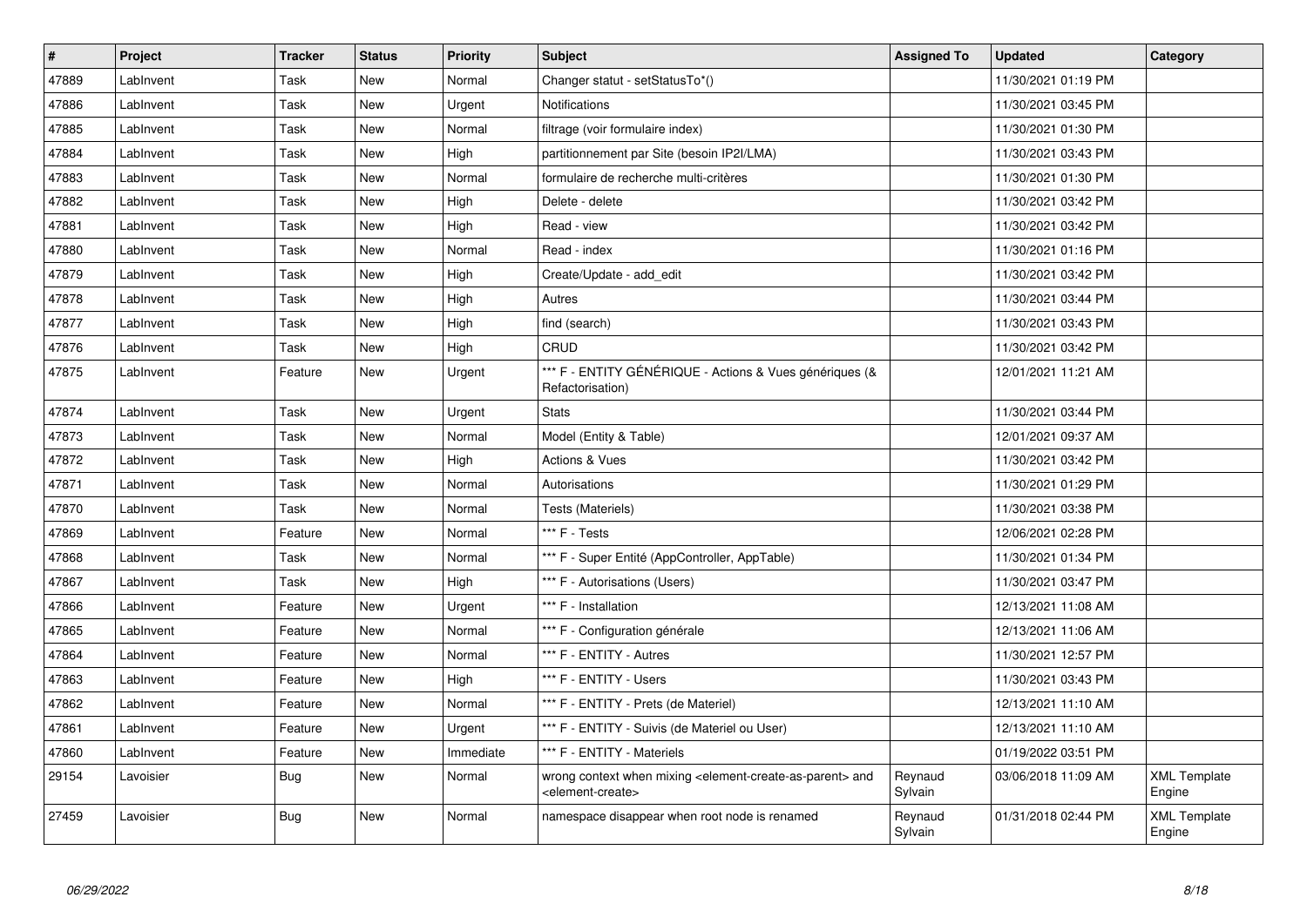| $\pmb{\sharp}$ | Project   | <b>Tracker</b> | <b>Status</b> | <b>Priority</b> | <b>Subject</b>                                                                                         | <b>Assigned To</b>    | <b>Updated</b>      | Category                       |
|----------------|-----------|----------------|---------------|-----------------|--------------------------------------------------------------------------------------------------------|-----------------------|---------------------|--------------------------------|
| 26907          | Lavoisier | Feature        | New           | Normal          | implement XPath function format-number()                                                               |                       | 01/10/2018 03:18 PM | <b>XML Template</b><br>Engine  |
| 26766          | Lavoisier | <b>Bug</b>     | New           | Low             | prefix-namespace mapping is moved to the wrong node                                                    | Reynaud<br>Sylvain    | 01/03/2018 05:32 PM | <b>XML Template</b><br>Engine  |
| 11100          | Lavoisier | <b>Bug</b>     | <b>New</b>    | Normal          | element-ignore> should not remove the namespace<br>declaration (xmlns)                                 |                       | 10/16/2015 01:48 PM | <b>XML Template</b><br>Engine  |
| 9563           | Lavoisier | Feature        | New           | Normal          | support <elements-ignore> into <element-create-as-parent></element-create-as-parent></elements-ignore> |                       | 03/30/2015 10:30 AM | <b>XML Template</b><br>Engine  |
| 8817           | Lavoisier | Feature        | <b>New</b>    | Normal          | develop a XML template optimizer                                                                       |                       | 12/19/2014 05:10 PM | <b>XML Template</b><br>Engine  |
| 8261           | Lavoisier | Feature        | New           | Normal          | support attribute @out-xpath on <element></element>                                                    |                       | 10/17/2014 07:15 PM | <b>XML Template</b><br>Engine  |
| 8172           | Lavoisier | Feature        | New           | Normal          | support XPath function append()                                                                        |                       | 10/06/2014 10:43 AM | <b>XML Template</b><br>Engine  |
| 20738          | Lavoisier | <b>Bug</b>     | <b>New</b>    | Low             | Stacktrace                                                                                             |                       | 08/30/2017 10:39 AM | Stacktrace                     |
| 32928          | Lavoisier | Feature        | New           | Normal          | support enumeration in route properties                                                                |                       | 05/18/2018 02:23 PM | Service                        |
| 5525           | Lavoisier | Feature        | Assigned      | Low             | enable configuring trust-store with a directory                                                        | <b>Schwarz Lionel</b> | 11/19/2013 03:16 PM | Service                        |
| 7463           | Lavoisier | Feature        | New           | Normal          | add attribute tpl:url.                                                                                 |                       | 06/17/2014 04:54 PM | <b>HTML Template</b><br>Engine |
| 41294          | Lavoisier | Feature        | New           | High            | add support for attribute @null in namespace<br>http://software.in2p3.fr/lavoisier/tables.xsd          | Reynaud<br>Sylvain    | 09/25/2020 03:38 PM | Engine                         |
| 33857          | Lavoisier | <b>Bug</b>     | <b>New</b>    | Normal          | post-processors namespace mapping must be defined in view                                              |                       | 06/18/2018 01:29 PM | Engine                         |
| 33350          | Lavoisier | Feature        | <b>New</b>    | Low             | add a XPath function multireplace()                                                                    |                       | 05/31/2018 03:49 PM | Engine                         |
| 27576          | Lavoisier | Feature        | New           | Normal          | add a parameter "priority" on WhenCreatedTrigger                                                       |                       | 02/02/2018 03:18 PM | Engine                         |
| 27570          | Lavoisier | Feature        | New           | Normal          | Notified Trigger should bypass attribute @ignore-during                                                |                       | 02/02/2018 03:05 PM | Engine                         |
| 9624           | Lavoisier | Feature        | New           | Normal          | when cache is empty and being built, user queries should be<br>waiting for it rather than failing      |                       | 04/01/2015 06:30 PM | Engine                         |
| 9606           | Lavoisier | Feature        | New           | High            | add attribute @encoding to element <connector></connector>                                             |                       | 03/31/2015 06:29 PM | Engine                         |
| 9564           | Lavoisier | Feature        | <b>New</b>    | Normal          | reorganize <pre-renderer> section</pre-renderer>                                                       |                       | 03/30/2015 10:37 AM | Engine                         |
| 9562           | Lavoisier | Feature        | <b>New</b>    | Normal          | re-implement <pre-renderers> in streaming mode</pre-renderers>                                         |                       | 03/30/2015 10:32 AM | Engine                         |
| 8405           | Lavoisier | Feature        | <b>New</b>    | Normal          | implement XPath function choose not null(arg1, arg2)                                                   |                       | 10/30/2014 02:21 PM | Engine                         |
| 8404           | Lavoisier | Feature        | New           | Normal          | support parameters in <pre-renderers></pre-renderers>                                                  |                       | 10/30/2014 11:03 AM | Engine                         |
| 8258           | Lavoisier | Feature        | New           | Normal          | add attribute @default to <renderers></renderers>                                                      |                       | 10/17/2014 07:07 PM | Engine                         |
| 8241           | Lavoisier | Feature        | New           | Normal          | improve dropdown list of view "form"                                                                   |                       | 10/15/2014 06:05 PM | Engine                         |
| 7619           | Lavoisier | Feature        | New           | Normal          | replace @INCLUDES with #include in properties files                                                    |                       | 07/04/2014 11:17 AM | Engine                         |
| 7461           | Lavoisier | Feature        | <b>New</b>    | High            | add XPath function url()                                                                               |                       | 02/17/2015 01:04 PM | Engine                         |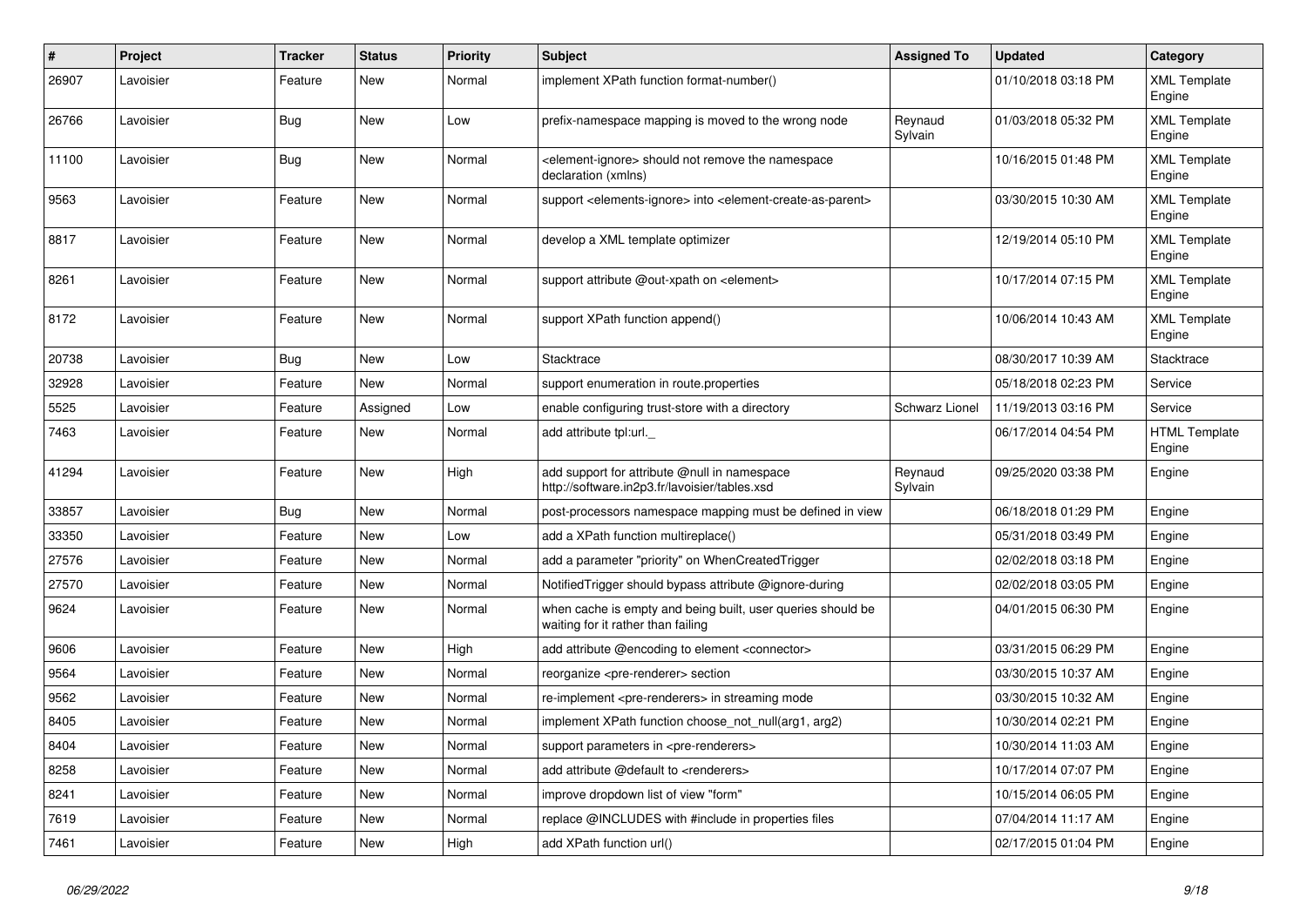| #     | Project   | <b>Tracker</b> | <b>Status</b> | <b>Priority</b> | <b>Subject</b>                                                                          | <b>Assigned To</b> | <b>Updated</b>      | Category     |
|-------|-----------|----------------|---------------|-----------------|-----------------------------------------------------------------------------------------|--------------------|---------------------|--------------|
| 6353  | Lavoisier | Feature        | New           | Low             | support new parameter type "Language"                                                   |                    | 03/24/2014 10:40 AM | Engine       |
| 6325  | Lavoisier | Feature        | <b>New</b>    | Low             | enable limiting the maximum output size                                                 |                    | 03/24/2014 10:40 AM | Engine       |
| 6303  | Lavoisier | Feature        | New           | Low             | support attributes @package and @id on <config></config>                                |                    | 03/24/2014 10:31 AM | Engine       |
| 6260  | Lavoisier | Feature        | New           | Low             | support introspection of view-template                                                  |                    | 03/24/2014 10:40 AM | Engine       |
| 5558  | Lavoisier | Feature        | New           | Low             | add XPath function build_xpath()                                                        |                    | 11/29/2013 09:58 AM | Engine       |
| 5090  | Lavoisier | Feature        | New           | Low             | add new adaptor type : <writer></writer>                                                |                    | 03/24/2014 10:26 AM | Engine       |
| 30741 | Lavoisier | Feature        | New           | Low             | add research button on web site                                                         |                    | 04/04/2018 10:53 AM | Doc          |
| 30735 | Lavoisier | Feature        | New           | Low             | write documentation about the admin web console                                         |                    | 04/04/2018 10:52 AM | Doc          |
| 8380  | Lavoisier | <b>Bug</b>     | New           | Normal          | remove attribute @evaluated from generated adaptors<br>documentation                    |                    | 10/28/2014 04:51 PM | <b>Doc</b>   |
| 5051  | Lavoisier | Support        | <b>New</b>    | Normal          | Explain cache trigger workflow                                                          | Lequeux Olivier    | 09/13/2013 10:36 AM | Doc          |
| 9622  | Lavoisier | Feature        | New           | Normal          | add links to fallback views into view "dependencies"                                    |                    | 04/01/2015 06:19 PM | Console      |
| 9086  | Lavoisier | Feature        | New           | High            | enable refreshing all notifiable caches with one single click                           |                    | 02/09/2015 12:37 PM | Console      |
| 7566  | Lavoisier | <b>Bug</b>     | New           | Low             | fields of view "form" are disabled when they have default value                         |                    | 06/27/2014 04:53 PM | Console      |
| 7465  | Lavoisier | <b>Bug</b>     | <b>New</b>    | Normal          | fix all the relative URL used by the web console                                        |                    | 06/17/2014 04:57 PM | Console      |
| 7464  | Lavoisier | Feature        | New           | Normal          | replace XSL with HTML template in web console                                           |                    | 06/17/2014 04:55 PM | Console      |
| 7325  | Lavoisier | Feature        | New           | Normal          | support filtering dependencies graph by categories                                      |                    | 06/04/2014 05:14 PM | Console      |
| 5442  | Lavoisier | Feature        | New           | Low             | create a view 'stoppoint'                                                               | Lequeux Olivier    | 10/29/2013 05:02 PM | Console      |
| 9496  | Lavoisier | Feature        | New           | High            | upgrade to more recent version of JSW                                                   |                    | 03/18/2015 06:34 PM | <b>Build</b> |
| 11915 | Lavoisier | Feature        | <b>New</b>    | Normal          | change the parameters of plugin ChartRenderer                                           |                    | 02/05/2016 12:25 PM | Adaptors     |
| 10315 | Lavoisier | Feature        | New           | Normal          | Index size of IndexedFileCache plugin is limited by the max<br>number of inodes         |                    | 07/07/2015 10:12 AM | Adaptors     |
| 9778  | Lavoisier | Feature        | <b>New</b>    | Normal          | support cookies in HTTPConnector                                                        |                    | 04/28/2015 01:39 PM | Adaptors     |
| 9623  | Lavoisier | <b>Bug</b>     | New           | Normal          | SynchronousCacheConnector stays in building state until the<br>calling view is finished |                    | 04/01/2015 06:21 PM | Adaptors     |
| 9607  | Lavoisier | Feature        | <b>New</b>    | Normal          | Add SAML 2.0 support in Lavoisier                                                       |                    | 04/01/2015 11:32 AM | Adaptors     |
| 9560  | Lavoisier | Feature        | New           | Normal          | SurroundSerializer should ignore header lines (starting with<br>$^{(2)}$                |                    | 03/30/2015 10:17 AM | Adaptors     |
| 9559  | Lavoisier | Feature        | New           | Normal          | develop a TextRenderer plugin                                                           |                    | 03/30/2015 10:15 AM | Adaptors     |
| 9467  | Lavoisier | Feature        | New           | Normal          | improve flexibility of JSONRenderer                                                     |                    | 03/16/2015 01:54 PM | Adaptors     |
| 8260  | Lavoisier | Feature        | New           | Normal          | develop plugin ElementProcessor                                                         |                    | 10/17/2014 07:10 PM | Adaptors     |
| 8259  | Lavoisier | Feature        | New           | Normal          | support parameter "renderer" in ZipRenderer and<br><b>GZipRenderer</b>                  |                    | 10/17/2014 07:08 PM | Adaptors     |
| 8240  | Lavoisier | Feature        | New           | Normal          | LDAPConnector/LDIFSerializer should generate data in DSML<br>format                     |                    | 10/15/2014 06:02 PM | Adaptors     |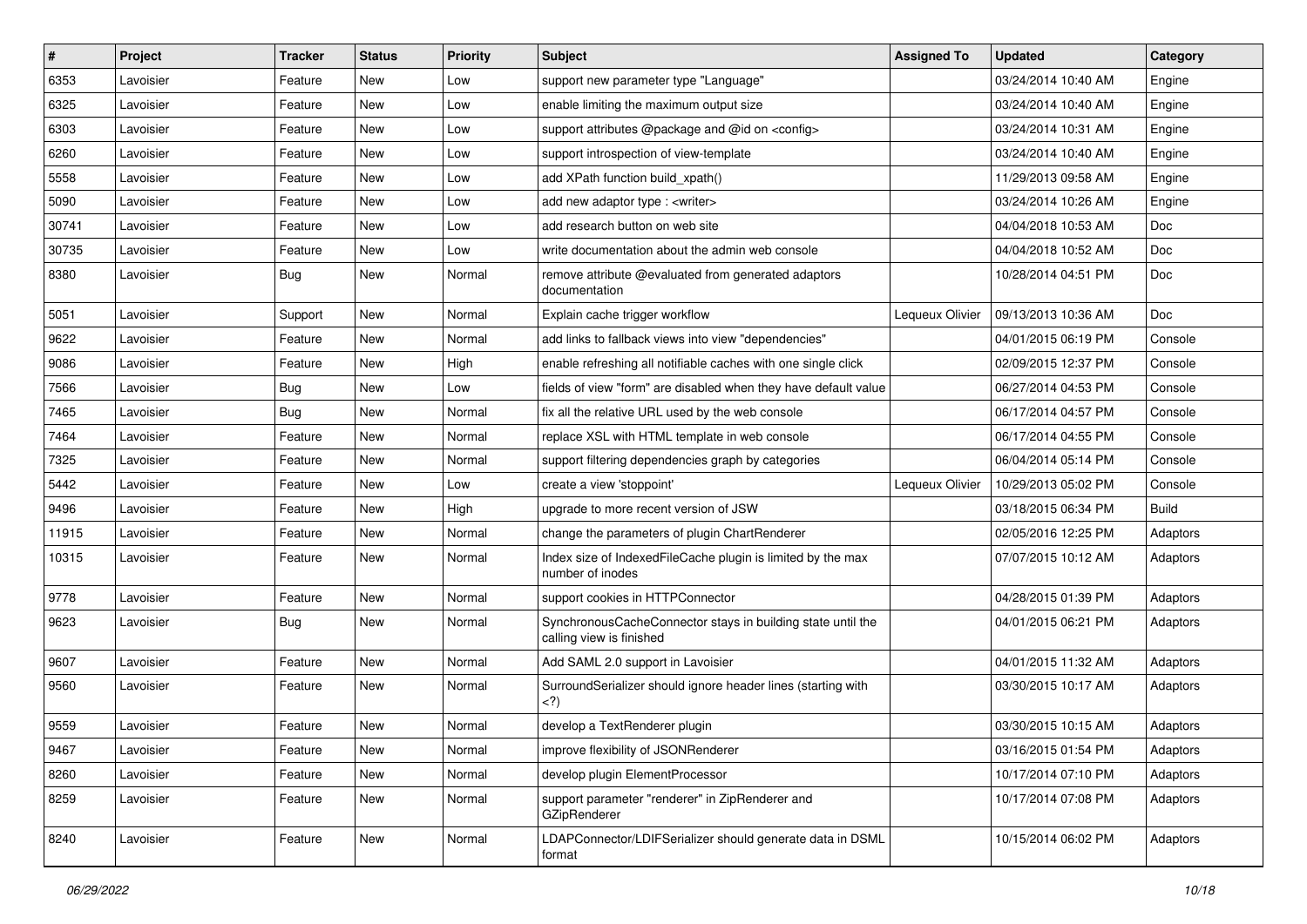| $\vert$ # | Project         | <b>Tracker</b> | <b>Status</b> | <b>Priority</b> | <b>Subject</b>                                                                          | <b>Assigned To</b>    | <b>Updated</b>      | Category |
|-----------|-----------------|----------------|---------------|-----------------|-----------------------------------------------------------------------------------------|-----------------------|---------------------|----------|
| 7649      | Lavoisier       | Feature        | New           | Normal          | develop a XMLTemplateProcessor plugin                                                   |                       | 07/04/2014 05:52 PM | Adaptors |
| 6864      | Lavoisier       | Feature        | New           | Low             | support IP v6 in adaptor IPAddressAuthenticator                                         | <b>Schwarz Lionel</b> | 04/15/2014 02:11 PM | Adaptors |
| 6687      | Lavoisier       | Feature        | New           | Low             | develop a CronTrigger                                                                   |                       | 03/27/2014 04:36 PM | Adaptors |
| 6360      | Lavoisier       | Feature        | New           | Low             | develop a EntriesProcessor (or a EntriesRenderer)                                       |                       | 03/05/2014 03:22 PM | Adaptors |
| 5477      | Lavoisier       | Bug            | Assigned      | Normal          | problem avec HTMLSerializer                                                             | Lequeux Olivier       | 11/15/2013 11:25 AM | Adaptors |
| 5009      | Lavoisier       | Feature        | New           | Low             | ICalRenderer                                                                            |                       | 01/21/2014 06:02 PM | Adaptors |
| 5008      | Lavoisier       | Feature        | New           | Low             | ICalSerializer                                                                          |                       | 01/21/2014 06:01 PM | Adaptors |
| 4934      | Lavoisier       | Feature        | <b>New</b>    | Low             | implement some additional cache adaptors                                                |                       | 02/07/2014 04:59 PM | Adaptors |
| 4906      | Lavoisier       | Feature        | New           | Low             | XPath2SQLTemplate: add support for SQL functions                                        |                       | 03/24/2014 10:26 AM | Adaptors |
| 4905      | Lavoisier       | Feature        | New           | Low             | XPath2SQLTemplate : add support for XPath functions                                     |                       | 03/24/2014 10:26 AM | Adaptors |
| 4904      | Lavoisier       | Feature        | <b>New</b>    | Low             | XPath2SQLTemplate : add support for ORDER BY                                            |                       | 03/24/2014 10:26 AM | Adaptors |
| 4871      | Lavoisier       | Feature        | <b>New</b>    | Low             | ExcelSerializer                                                                         |                       | 03/24/2014 10:26 AM | Adaptors |
| 4870      | Lavoisier       | Feature        | New           | Low             | BinarySerializer                                                                        |                       | 03/24/2014 10:26 AM | Adaptors |
| 4867      | Lavoisier       | Feature        | <b>New</b>    | Low             | ScalaProcessor                                                                          |                       | 03/24/2014 10:26 AM | Adaptors |
| 4866      | Lavoisier       | Feature        | <b>New</b>    | Low             | <b>XQueryConnector</b>                                                                  |                       | 03/24/2014 10:26 AM | Adaptors |
| 4865      | Lavoisier       | Feature        | <b>New</b>    | Low             | support remote connection in JMXConnector                                               |                       | 03/24/2014 10:26 AM | Adaptors |
| 4863      | Lavoisier       | Feature        | <b>New</b>    | Low             | YAMLRenderer                                                                            |                       | 03/24/2014 10:26 AM | Adaptors |
| 37910     | Lavoisier       | Feature        | <b>New</b>    | High            | do not log AdaptorException when they are already sent to the<br>user                   |                       | 07/25/2019 09:41 AM |          |
| 37461     | Lavoisier       | Feature        | New           | Normal          | add support for jdk 11                                                                  |                       | 04/25/2019 01:53 PM |          |
| 35692     | Lavoisier       | Bug            | New           | Normal          | namespace not removed for a given use-case                                              |                       | 11/27/2018 05:35 PM |          |
| 34801     | Lavoisier       | Feature        | New           | Normal          | add support for attribute @if in element view/variable                                  |                       | 07/31/2018 12:57 PM |          |
| 11484     | Lavoisier       | Feature        | New           | Low             | improve command "lavoisier-upgrade.sh"                                                  |                       | 04/10/2018 11:06 AM |          |
| 9799      | Lavoisier       | Feature        | New           | Normal          | esxl function missing: add-duration                                                     |                       | 04/30/2015 11:00 AM |          |
| 9704      | Lavoisier       | Feature        | New           | Normal          | add option --override to lavoisier-upgrade.sh                                           |                       | 04/15/2015 10:07 AM |          |
| 8379      | Lavoisier       | <b>Bug</b>     | New           | Normal          | NullPointerException at startup                                                         |                       | 10/28/2014 04:49 PM |          |
| 8217      | Lavoisier       | Bug            | <b>New</b>    | Normal          | Logo demo view seems broken                                                             |                       | 10/13/2014 02:06 PM |          |
| 8132      | Lavoisier       | Feature        | New           | Normal          | support attribute @first-child-attributes in <element></element>                        |                       | 09/30/2014 04:28 PM |          |
| 8055      | Lavoisier       | <b>Bug</b>     | New           | Normal          | view "debug" fails when Lavoisier is installed in a directory<br>with special character |                       | 09/19/2014 05:02 PM |          |
| 7811      | Lavoisier       | Feature        | <b>New</b>    | Normal          | support server-side argument validation with XPath                                      |                       | 07/30/2014 05:05 PM |          |
| 7460      | Lavoisier       | Feature        | New           | High            | support HTTP proxy                                                                      |                       | 02/17/2015 01:04 PM |          |
| 17192     | LC <sub>2</sub> | <b>Bug</b>     | Assigned      | Normal          | The channel 1 is wrongly displayed as 0 even if correctly used   Lafage Vincent         |                       | 03/16/2017 05:18 PM |          |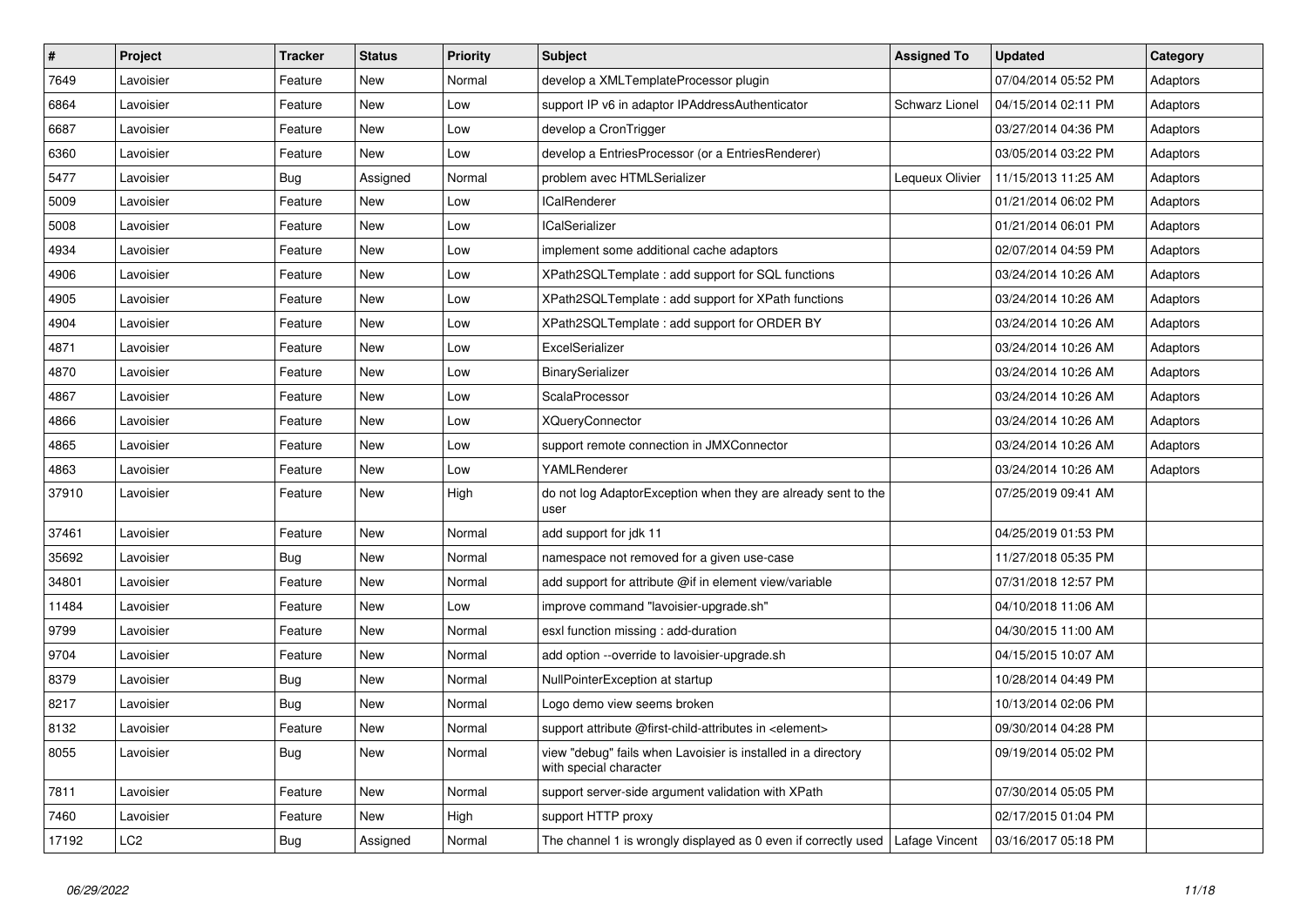| #     | Project                           | <b>Tracker</b> | <b>Status</b> | <b>Priority</b> | Subject                                                                                   | <b>Assigned To</b>   | <b>Updated</b>      | Category                        |
|-------|-----------------------------------|----------------|---------------|-----------------|-------------------------------------------------------------------------------------------|----------------------|---------------------|---------------------------------|
| 8369  | LC <sub>2</sub>                   | Feature        | New           | Normal          | Standardize by relying on GNU getopt instead of proprietary<br>cmdline                    | Lafage Vincent       | 10/27/2014 07:06 PM |                                 |
| 8099  | LC <sub>2</sub>                   | Feature        | New           | High            | Add business rule forbidding empty CRT-DSP configuration<br>(at least 1 manu per CRT DSP) | Lafage Vincent       | 10/27/2014 07:00 PM |                                 |
| 2431  | LC <sub>2</sub>                   | Feature        | Assigned      | Normal          | Enforce stricter checks on startup precondition                                           | Lafage Vincent       | 02/03/2012 09:54 PM |                                 |
| 2373  | LC <sub>2</sub>                   | <b>Bug</b>     | Assigned      | Low             | Test of responsivity                                                                      | Lafage Vincent       | 12/20/2011 03:50 PM |                                 |
| 2118  | LC <sub>2</sub>                   | Feature        | New           | Low             | Prepare the Command Line Interface of validator to parse<br>rdRam                         | Lafage Vincent       | 10/20/2011 04:20 PM |                                 |
| 2112  | LC <sub>2</sub>                   | Feature        | New           | Low             | Rorc lib                                                                                  |                      | 04/08/2013 06:11 PM |                                 |
| 2076  | LC <sub>2</sub>                   | Feature        | <b>New</b>    | Low             | Finer grained report for boot Crocus script                                               |                      | 10/11/2011 02:18 PM |                                 |
| 1258  | LC2                               | Support        | Assigned      | Low             | Better report of mute FRT                                                                 | Lafage Vincent       | 09/18/2012 06:15 PM |                                 |
| 1255  | LC <sub>2</sub>                   | Feature        | Assigned      | Low             | Provide proper Shared-Object name to libraries                                            | Lafage Vincent       | 01/17/2011 01:39 PM |                                 |
| 1254  | LC <sub>2</sub>                   | Feature        | Assigned      | Low             | Add Tooltip for the three LC2 modes                                                       | Lafage Vincent       | 01/17/2011 01:34 PM |                                 |
| 1253  | LC <sub>2</sub>                   | <b>Bug</b>     | Assigned      | Low             | use / harden checks of getline                                                            | Lafage Vincent       | 01/17/2011 01:32 PM |                                 |
| 1252  | LC <sub>2</sub>                   | <b>Bug</b>     | Assigned      | Low             | What is the proper Parsing Algorithm?                                                     | Lafage Vincent       | 01/17/2011 11:34 AM |                                 |
| 1235  | LC <sub>2</sub>                   | <b>Bug</b>     | Assigned      | Low             | shared-lib-calls-exit                                                                     | Lafage Vincent       | 01/13/2011 12:16 AM |                                 |
| 1232  | LC <sub>2</sub>                   | Feature        | Assigned      | Low             | Include parseCrocusVersion in the Crocus Thread                                           | Lafage Vincent       | 01/12/2011 12:18 AM |                                 |
| 1231  | LC <sub>2</sub>                   | Feature        | Assigned      | Low             | Include boot in the Crocus Thread                                                         | Lafage Vincent       | 01/12/2011 12:16 AM |                                 |
| 1156  | LC <sub>2</sub>                   | Feature        | Assigned      | High            | query Marc Status generation & validation options                                         | Lafage Vincent       | 12/07/2010 04:54 PM |                                 |
| 2109  | LPC Service Informatique          | Support        | <b>New</b>    | Low             | imprimantes                                                                               | Jammes<br>Fabrice    | 10/19/2011 10:12 AM |                                 |
| 11561 | LST stereo trigger study          | Task           | New           | Normal          | Small-scale MC production for testing the effect of LST-MST<br>stereo trigger             | Hrupec Dario         | 04/15/2016 03:34 PM |                                 |
| 11452 | LSTCam low-level data<br>analysis | Task           | <b>New</b>    | High            | Definition of LST mini-camera tests                                                       | Nakajima<br>Daisuke  | 05/31/2018 04:54 PM |                                 |
| 31881 | Narval Standalone                 | Feature        | <b>New</b>    | Normal          | Logs de l'instance                                                                        | Théo Le Guen         | 04/24/2018 03:59 PM |                                 |
| 35045 | operations-portal-users           | Feature        | New           | Normal          | Tasks for the release                                                                     |                      | 09/20/2018 10:48 AM | <b>Others</b>                   |
| 23257 | operations-portal-users           | <b>Bug</b>     | New           | Normal          | Downtime notification admin page                                                          |                      | 10/25/2017 03:57 PM | Downtime<br>Notification        |
| 35044 | operations-portal-users           | Feature        | New           | Normal          | New ROD dashboard                                                                         |                      | 09/20/2018 10:42 AM | Dashboard                       |
| 27    | Oval                              | <b>Bug</b>     | New           | Low             | Some commands should not require a current valid directory                                | <b>Chamont David</b> | 02/16/2009 06:51 PM | Site Customization<br>& Flavors |
| 174   | Oval                              | Feature        | New           | High            | oval run -o                                                                               | <b>Chamont David</b> | 10/02/2009 02:47 PM | Run command                     |
| 172   | Oval                              | Bug            | New           | Urgent          | Automatic variables                                                                       | Chamont David        | 10/02/2009 02:24 PM | Run command                     |
| 31    | Oval                              | Feature        | New           | Normal          | Apply a command to a subdirectory subset?                                                 | Chamont David        | 02/16/2009 07:14 PM | Run command                     |
| 30    | Oval                              | Feature        | New           | High            | Use environments as targets to the step commands                                          | <b>Chamont David</b> | 02/16/2009 07:12 PM | Run command                     |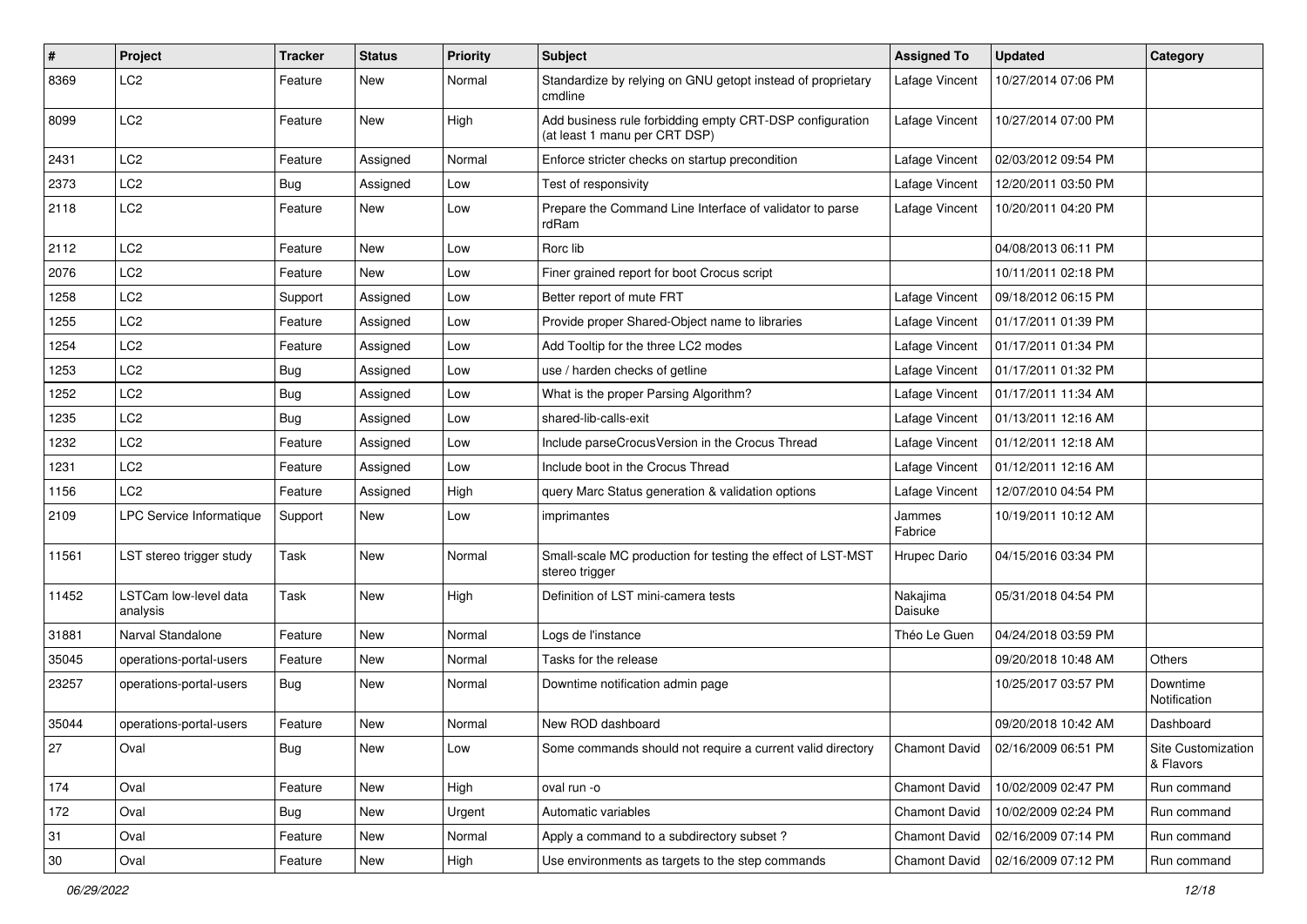| $\pmb{\#}$ | Project    | <b>Tracker</b> | <b>Status</b> | <b>Priority</b> | Subject                                                                   | <b>Assigned To</b>   | <b>Updated</b>      | Category                         |
|------------|------------|----------------|---------------|-----------------|---------------------------------------------------------------------------|----------------------|---------------------|----------------------------------|
| 21         | Oval       | Bug            | New           | Normal          | What happens when a subdirectory is reused in several<br>environments?    | Chamont David        | 02/16/2009 07:00 PM | OvalFile                         |
| 923        | Oval       | Feature        | New           | Normal          | oval reset                                                                | <b>Chamont David</b> | 09/20/2010 05:16 PM | Other                            |
| 36         | Oval       | Feature        | <b>New</b>    | Low             | Extend tasks with begin/end directory commands                            | <b>Chamont David</b> | 02/16/2009 07:42 PM | Other                            |
| 29         | Oval       | Feature        | <b>New</b>    | Low             | The build tool should handle directories?                                 | <b>Chamont David</b> | 02/16/2009 07:06 PM | Other                            |
| 28         | Oval       | <b>Bug</b>     | <b>New</b>    | Low             | "oval validate" should remove differences in "oval log"                   | <b>Chamont David</b> | 12/08/2010 09:47 PM | Other                            |
| 37         | Oval       | Feature        | <b>New</b>    | Low             | Automatically select the shell flavor                                     | <b>Chamont David</b> | 02/16/2009 07:44 PM | Implementation                   |
| 34         | Oval       | Feature        | New           | Normal          | Extend input/output control                                               | <b>Chamont David</b> | 02/16/2009 07:27 PM | Implementation                   |
| 26         | Oval       | <b>Bug</b>     | New           | Low             | Commands options not well propagated, when declared within<br>an OvalFile | <b>Chamont David</b> | 02/16/2009 06:50 PM | Implementation                   |
| 25         | Oval       | <b>Bug</b>     | New           | Low             | Temporary files after a crash                                             | <b>Chamont David</b> | 02/16/2009 06:46 PM | Implementation                   |
| 22         | Oval       | <b>Bug</b>     | <b>New</b>    | Low             | Deliver messages when ISA fails                                           | <b>Chamont David</b> | 02/16/2009 06:22 PM | Implementation                   |
| 35         | Oval       | Feature        | <b>New</b>    | Normal          | Give less importance to the build step                                    | Chamont David        | 02/16/2009 07:41 PM | Documentation                    |
| 32         | Oval       | <b>Bug</b>     | New           | Normal          | Write a more detailed configuration doc                                   | Chamont David        | 02/16/2009 07:18 PM | Documentation                    |
| 905        | Oval       | <b>Bug</b>     | <b>New</b>    | Urgent          | Use of parenthesis in diffline regular expression                         | <b>Chamont David</b> | 09/14/2010 06:17 PM | Diff command                     |
| 33         | Oval       | Feature        | New           | Normal          | Support for gzipped ref files                                             | Chamont David        | 02/16/2009 07:23 PM | Diff command                     |
| 1083       | Oval       | <b>Bug</b>     | New           | Immediate       | oval log -gui                                                             |                      | 11/16/2010 11:45 AM | <b>Command Line</b><br>Interface |
| 1082       | Oval       | Bug            | New           | Low             | NO DIFF                                                                   |                      | 11/16/2010 11:44 AM | <b>Command Line</b><br>Interface |
| 597        | Oval       | Feature        | <b>New</b>    | Normal          | YAML comme langage de configuration?                                      |                      | 05/11/2010 01:36 PM |                                  |
| 12978      | PEM        | <b>Bug</b>     | New           | Low             | pem-sync pull                                                             |                      | 03/24/2016 05:11 PM |                                  |
| 12976      | <b>PEM</b> | Feature        | <b>New</b>    | Low             | pem-sync co_pem                                                           |                      | 03/24/2016 05:00 PM |                                  |
| 12975      | <b>PEM</b> | Feature        | New           | Normal          | pem-sync co_pem                                                           |                      | 03/24/2016 04:54 PM |                                  |
| 12974      | <b>PEM</b> | Feature        | New           | Normal          | pem-sync cp_pem                                                           |                      | 03/24/2016 04:52 PM |                                  |
| 12963      | PEM        | <b>Bug</b>     | <b>New</b>    | Normal          | add tool crash                                                            |                      | 03/24/2016 09:10 AM |                                  |
| 12962      | PEM        | <b>Bug</b>     | New           | Normal          | pem-sync list ???                                                         |                      | 03/24/2016 09:05 AM |                                  |
| 12961      | <b>PEM</b> | Feature        | New           | Normal          | PEM version                                                               |                      | 03/24/2016 09:03 AM |                                  |
| 10314      | <b>PEM</b> | <b>Bug</b>     | New           | High            | Environment compliant with CLI                                            |                      | 07/07/2015 09:57 AM |                                  |
| 10313      | PEM        | <b>Bug</b>     | New           | Normal          | Error message to change !                                                 |                      | 07/07/2015 09:51 AM |                                  |
| 10274      | PEM        | Bug            | New           | Normal          | SYSTEM.ASSERTIONS.ASSERT_FAILURE                                          |                      | 07/01/2015 11:12 AM |                                  |
| 10273      | <b>PEM</b> | Feature        | New           | Normal          | Easier configuration process                                              |                      | 07/01/2015 11:11 AM |                                  |
| 4068       | Pipelet    | <b>Bug</b>     | New           | High            | Tagging works randomly with kongueror                                     |                      | 03/07/2013 10:39 AM | Web                              |
| 734        | Pipelet    | Feature        | Assigned      | Low             | Rapport Latex                                                             | <b>Betoule Marc</b>  | 02/10/2011 11:52 PM | Engine                           |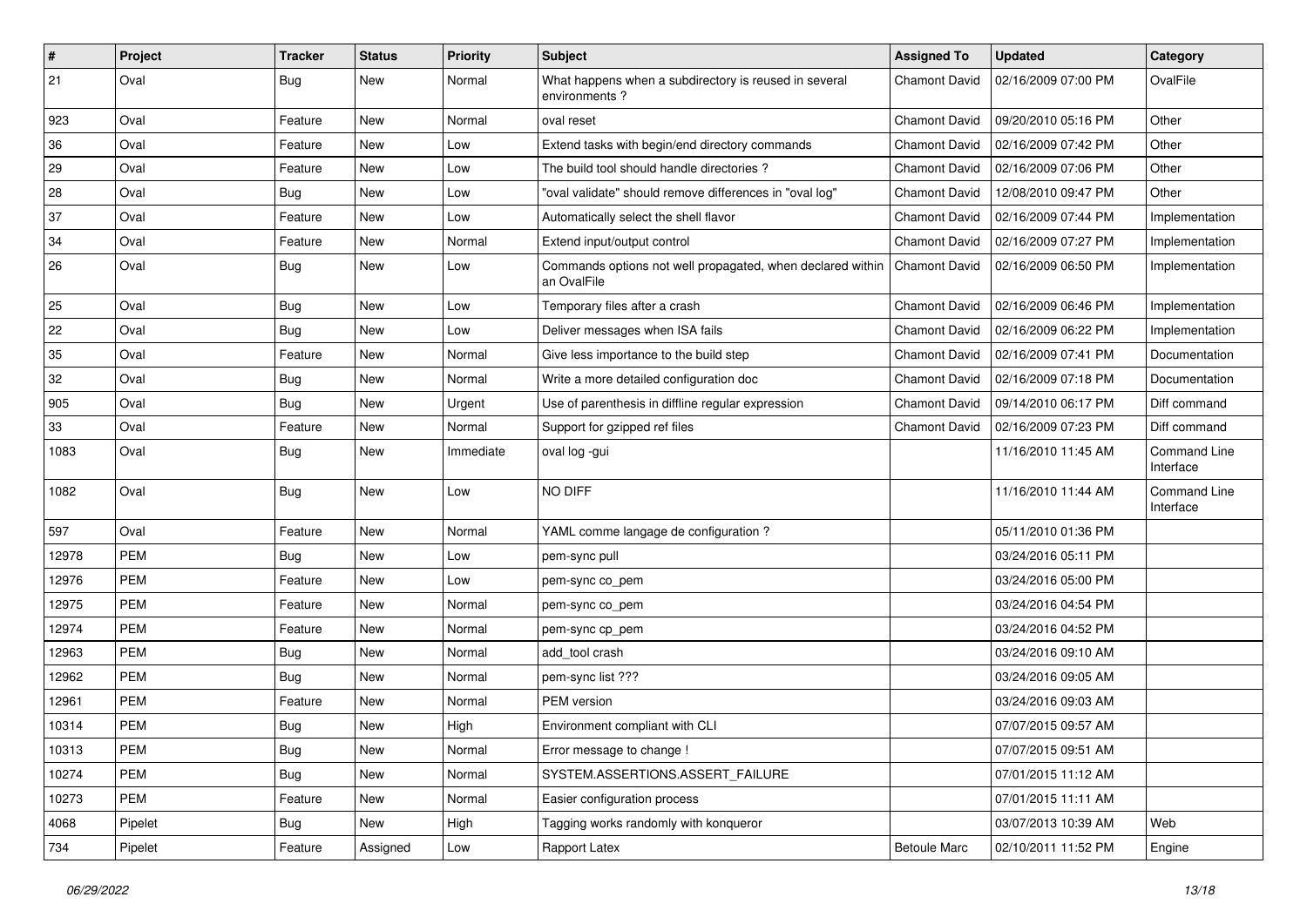| $\sharp$ | Project | <b>Tracker</b> | <b>Status</b> | <b>Priority</b> | Subject                                                                                                  | <b>Assigned To</b>     | <b>Updated</b>      | Category  |
|----------|---------|----------------|---------------|-----------------|----------------------------------------------------------------------------------------------------------|------------------------|---------------------|-----------|
| 723      | Pipelet | Bug            | Assigned      | Urgent          | Timers on lock                                                                                           | <b>Betoule Marc</b>    | 03/08/2011 09:07 PM | Engine    |
| 9534     | Pipelet | Feature        | <b>New</b>    | Normal          | logging of stdout and stderr                                                                             |                        | 03/25/2015 02:31 PM |           |
| 8262     | Pipelet | Feature        | New           | Normal          | LocalRepository: recursive search of segment source script                                               |                        | 10/19/2014 05:13 PM |           |
| 3992     | Pipelet | Feature        | <b>New</b>    | Low             | directory in data with specific color                                                                    |                        | 02/20/2013 05:19 PM |           |
| 3954     | Pipelet | Task           | <b>New</b>    | Low             | Documentation: Environment cheat sheet                                                                   |                        | 02/13/2013 11:00 AM |           |
| 2753     | Pipelet | Bug            | <b>New</b>    | Urgent          | retrieve hook name from source code                                                                      |                        | 05/22/2012 02:36 PM |           |
| 1566     | Pipelet | <b>Bug</b>     | <b>New</b>    | Low             | Bug daemon cherrypy on Macintosh                                                                         |                        | 05/10/2011 12:14 PM |           |
| 1437     | Pipelet | Bug            | New           | Normal          | str parents not updated in time for glob parent                                                          |                        | 03/10/2011 05:51 PM |           |
| 1337     | Pipelet | Task           | <b>New</b>    | Normal          | logged_subprocess improvement                                                                            |                        | 03/08/2011 09:07 PM |           |
| 1336     | Pipelet | Task           | <b>New</b>    | Low             | Add comments in multiplex                                                                                |                        | 02/24/2011 10:17 AM |           |
| 1178     | Pipelet | Task           | <b>New</b>    | High            | writing mysql and postgre backends                                                                       |                        | 02/13/2013 10:49 AM |           |
| 748      | Pipelet | Feature        | <b>New</b>    | Low             | Git and CVS repositories                                                                                 | Le Jeune<br>Maude      | 03/11/2011 11:41 AM |           |
| 51506    | PyROS   | Task           | In progress   | Normal          | Agent MAJORDOME (superviseur)                                                                            | Koralewski<br>Alexis   | 06/29/2022 07:39 AM | Evolution |
| 49150    | PyROS   | Task           | New           | High            | Ajout du script PYROS wrapper sur pyros.py pour gérer<br>proprement tous les contextes d'appel           | <b>Pallier Etienne</b> | 01/31/2022 11:36 AM | Evolution |
| 44388    | PyROS   | Task           | <b>New</b>    | High            | (GF2) SOURCE CODE MANAGEMENT (GITLAB)                                                                    |                        | 02/02/2022 12:28 PM | Evolution |
| 44356    | PyROS   | Task           | <b>New</b>    | Normal          | tester la nouvelle grammaire INDI sur un telescope                                                       |                        | 03/25/2021 05:38 PM | Evolution |
| 51514    | PyROS   | Task           | <b>New</b>    | Normal          | LOG                                                                                                      |                        | 06/29/2022 07:37 AM |           |
| 51513    | PyROS   | Task           | New           | Normal          | General algorithm (ternary mode, status, routine processing,<br>commands processing, exceptions dealing) | <b>Pallier Etienne</b> | 06/29/2022 07:37 AM |           |
| 51508    | PyROS   | Task           | New           | Normal          | AgentMajordome (based on Agent)                                                                          | Koralewski<br>Alexis   | 06/29/2022 07:31 AM |           |
| 49994    | PyROS   | Task           | In progress   | Normal          | SP export (list & 1)                                                                                     | Koralewski<br>Alexis   | 03/29/2022 09:17 AM |           |
| 49890    | PyROS   | Task           | New           | Normal          | Global Start & Stop (safe)                                                                               |                        | 03/16/2022 04:52 PM |           |
| 49889    | PyROS   | Task           | <b>New</b>    | Normal          | Backup                                                                                                   |                        | 03/16/2022 04:49 PM |           |
| 49888    | PyROS   | Task           | <b>New</b>    | Normal          | Firewall                                                                                                 |                        | 03/16/2022 04:48 PM |           |
| 49887    | PyROS   | Task           | <b>New</b>    | Normal          | Hardware                                                                                                 |                        | 03/16/2022 04:47 PM |           |
| 49886    | PyROS   | Task           | New           | Normal          | System watch (Nagios, )                                                                                  |                        | 03/16/2022 04:47 PM |           |
| 49885    | PyROS   | Task           | New           | Normal          | Network                                                                                                  |                        | 03/16/2022 04:46 PM |           |
| 49878    | PyROS   | Task           | New           | Normal          | SF02-SCP integration - Lancement auto de l'agent de gestion<br>du SP lifecycle                           |                        | 06/28/2022 10:04 PM |           |
| 49876    | PyROS   | Task           | New           | Normal          | Guitastro integration                                                                                    |                        | 03/16/2022 07:28 AM |           |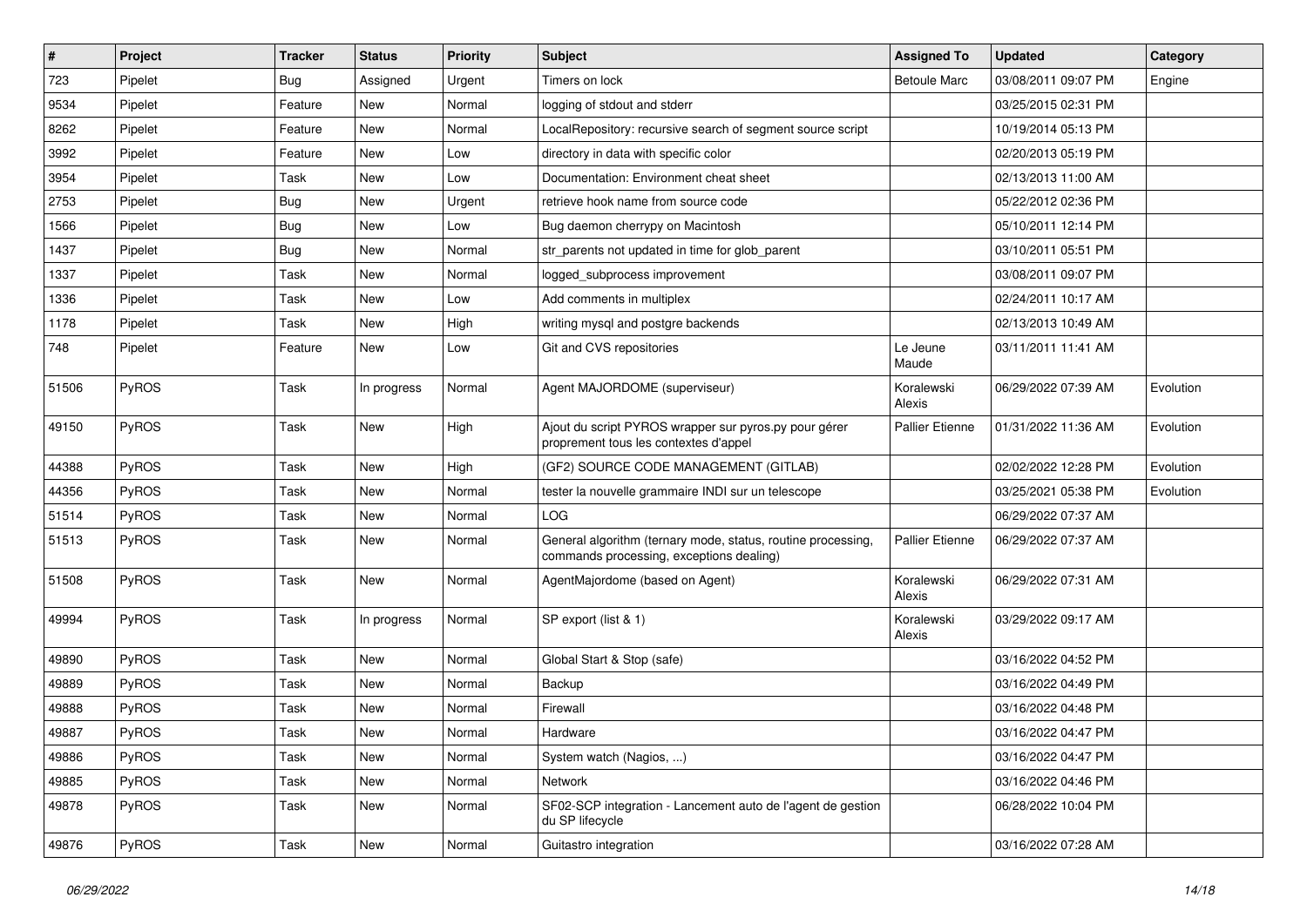| #     | Project      | <b>Tracker</b> | <b>Status</b> | <b>Priority</b> | Subject                                                                                  | <b>Assigned To</b>   | <b>Updated</b>      | Category |
|-------|--------------|----------------|---------------|-----------------|------------------------------------------------------------------------------------------|----------------------|---------------------|----------|
| 49875 | PyROS        | Task           | New           | Normal          | (classic) Installation Guitastro & dependencies                                          |                      | 03/16/2022 07:27 AM |          |
| 49874 | PyROS        | Task           | New           | Normal          | (docker) Installation Guitastro & dependencies                                           |                      | 06/28/2022 10:11 PM |          |
| 49872 | PyROS        | Task           | New           | Normal          | Restauration de la config par défaut                                                     |                      | 03/15/2022 11:10 PM |          |
| 49871 | PyROS        | Task           | New           | Normal          | Config par défaut (à définir)                                                            |                      | 03/15/2022 11:11 PM |          |
| 49870 | PyROS        | Task           | New           | Normal          | Config générale : logo, pagination, couleurs, options<br>générales, options par feature, |                      | 03/15/2022 11:11 PM |          |
| 49546 | PyROS        | Task           | In progress   | Normal          | Documentation (pyros_api)                                                                | Koralewski<br>Alexis | 02/24/2022 02:33 PM |          |
| 49545 | PyROS        | Task           | In progress   | Normal          | Script development (pyros_api)                                                           | Koralewski<br>Alexis | 02/24/2022 02:33 PM |          |
| 49543 | PyROS        | Task           | New           | Normal          | Users View (list & 1)                                                                    |                      | 02/23/2022 06:06 PM |          |
| 49541 | PyROS        | Task           | New           | Normal          | API REST (website scripting via pyros_api.py script)                                     | Koralewski<br>Alexis | 06/29/2022 07:26 AM |          |
| 49478 | PyROS        | Task           | New           | Normal          | Test                                                                                     | Koralewski<br>Alexis | 02/22/2022 12:25 PM |          |
| 49272 | PyROS        | Task           | In progress   | Normal          | <b>Tooltips</b>                                                                          | Koralewski<br>Alexis | 02/17/2022 01:59 PM |          |
| 49262 | PyROS        | Task           | In progress   | Normal          | Sequence Validation                                                                      |                      | 02/03/2022 02:50 PM |          |
| 49258 | PyROS        | Task           | In progress   | Normal          | from IMPORT (upload) Seq (from yaml file)                                                | Koralewski<br>Alexis | 02/23/2022 12:02 PM |          |
| 49253 | PyROS        | Task           | New           | Normal          | READ 1 & list                                                                            |                      | 02/21/2022 03:21 PM |          |
| 49252 | <b>PyROS</b> | Task           | New           | Normal          | <b>WEB FORM</b>                                                                          |                      | 02/17/2022 01:59 PM |          |
| 49251 | PyROS        | Task           | New           | Normal          | Test                                                                                     | Koralewski<br>Alexis | 02/22/2022 02:59 PM |          |
| 49250 | PyROS        | Task           | New           | Normal          | <b>CREATE/UPDATE Sequence</b>                                                            |                      | 02/23/2022 12:02 PM |          |
| 49249 | PyROS        | Task           | In progress   | Normal          | General Menu for this feature                                                            |                      | 02/03/2022 09:39 AM |          |
| 49247 | PyROS        | Task           | New           | Normal          | State diagram (doc)                                                                      |                      | 02/03/2022 09:34 AM |          |
| 49246 | PyROS        | Task           | New           | Normal          | Sequence Lifecycle (status)                                                              |                      | 02/03/2022 09:34 AM |          |
| 49228 | PyROS        | Task           | In progress   | Normal          | Correction de l'orientation de l'image (est à gauche, nord en<br>haut)                   | Klotz Alain          | 02/02/2022 02:56 PM |          |
| 49227 | PyROS        | Task           | New           | Normal          | Corrections cosmétiques (de pixels)                                                      | Klotz Alain          | 02/02/2022 02:19 PM |          |
| 49226 | PyROS        | Task           | In progress   | Normal          | Correction de l'image par le flat                                                        | Klotz Alain          | 02/02/2022 02:56 PM |          |
| 49225 | PyROS        | Task           | In progress   | Normal          | Correction de l'image par le dark (+ bias)                                               | Klotz Alain          | 02/02/2022 02:56 PM |          |
| 49224 | PyROS        | Task           | New           | Normal          | Choisir le bias, le flat, et le dark (en fn des metadata)                                | Klotz Alain          | 02/02/2022 02:19 PM |          |
| 49223 | PyROS        | Task           | In progress   | Normal          | Groupes                                                                                  | Klotz Alain          | 02/02/2022 02:38 PM |          |
| 49222 | PyROS        | Task           | In progress   | Normal          | Traitement d'un groupe d'images : début et fin de groupe                                 | Klotz Alain          | 02/02/2022 02:38 PM |          |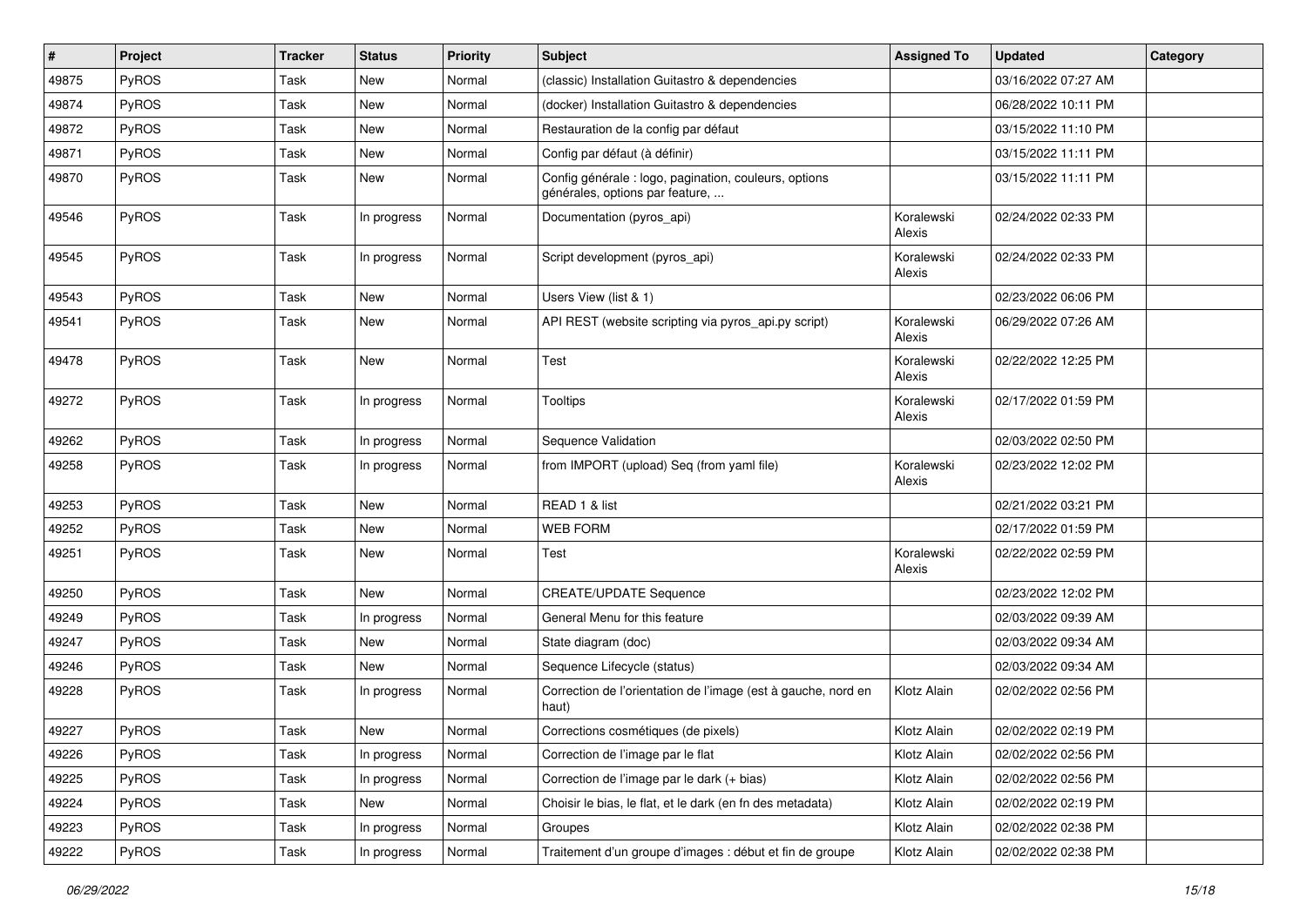| #     | Project      | Tracker | <b>Status</b> | <b>Priority</b> | <b>Subject</b>                                                                                                                           | <b>Assigned To</b> | <b>Updated</b>      | Category |
|-------|--------------|---------|---------------|-----------------|------------------------------------------------------------------------------------------------------------------------------------------|--------------------|---------------------|----------|
| 49221 | PyROS        | Task    | In progress   | Normal          | Recup metadata de l'image (dans la BD)                                                                                                   | Klotz Alain        | 02/02/2022 02:38 PM |          |
| 49220 | PyROS        | Task    | In progress   | Normal          | Récup en-tête                                                                                                                            | Klotz Alain        | 02/02/2022 02:38 PM |          |
| 49219 | <b>PyROS</b> | Task    | In progress   | Normal          | Nouvelle image                                                                                                                           | Klotz Alain        | 02/02/2022 02:38 PM |          |
| 49218 | PyROS        | Task    | In progress   | Normal          | Détection des nouvelles images produites (système<br>asynchrone sur l'acquisition)                                                       | Klotz Alain        | 02/02/2022 02:38 PM |          |
| 49217 | <b>PyROS</b> | Task    | New           | Normal          | 5 - (L2) Critères de qualité d'image (+ json QUAL)                                                                                       | Klotz Alain        | 02/02/2022 02:37 PM |          |
| 49216 | PyROS        | Task    | <b>New</b>    | Normal          | 4 - (L1c) - Combinaison d'images                                                                                                         | Klotz Alain        | 02/02/2022 02:36 PM |          |
| 49215 | PyROS        | Task    | In progress   | Normal          | 3 - (L1b) - Reconnaissance du champ (lien entre pixels et<br>coord célestes) (+ json CATA)                                               | Klotz Alain        | 02/02/2022 02:36 PM |          |
| 49214 | PyROS        | Task    | In progress   | Normal          | 2 - (L1a) - Pré-traitement de chaque image (dans l'ordre) (fits<br>$RAW \Rightarrow fits CAL$                                            | Klotz Alain        | 02/02/2022 02:42 PM |          |
| 49213 | PyROS        | Task    | In progress   | Normal          | 1 - (L0) - Récupération et organisation des images L0 (RAW<br>fits)                                                                      | Klotz Alain        | 02/02/2022 02:42 PM |          |
| 49210 | PyROS        | Task    | New           | Normal          | <b>CONFIGURATION GENERALE</b>                                                                                                            |                    | 03/15/2022 11:11 PM |          |
| 49162 | PyROS        | Task    | New           | Normal          | Check sequence validity                                                                                                                  | Klotz Alain        | 02/03/2022 10:23 AM |          |
| 49157 | PyROS        | Task    | New           | Normal          | Super Super Agent qui surveille l'ensemble des super agents<br>sur chaque noeud (?)                                                      |                    | 01/31/2022 12:12 PM |          |
| 49156 | PyROS        | Task    | <b>New</b>    | Normal          | Super Agent qui démarre et stoppe les autres agents, et<br>surveille leur bonne santé (les relance si besoin) => sur<br>chaque noeud (?) |                    | 01/31/2022 12:12 PM |          |
| 49155 | PyROS        | Task    | New           | Normal          | Architecture décentralisée en plusieurs noeuds<br>(communication via BD)                                                                 |                    | 01/31/2022 12:09 PM |          |
| 49152 | <b>PyROS</b> | Task    | New           | Normal          | RUN/EXEC - Start & Stop software (et Agents)                                                                                             |                    | 05/24/2022 02:55 PM |          |
| 49151 | PyROS        | Task    | New           | Normal          | Script central (pyros.py)                                                                                                                |                    | 01/31/2022 11:36 AM |          |
| 49149 | PyROS        | Task    | New           | High            | SCRIPT RUN (PYROS/pyros.py) (uniquement pour la partie<br>execution)                                                                     |                    | 05/24/2022 02:55 PM |          |
| 49137 | PyROS        | Task    | New           | Normal          | Integration Guitastro lib                                                                                                                | Klotz Alain        | 02/02/2022 03:27 PM |          |
| 49136 | PyROS        | Task    | New           | Normal          | GF03-INFRA - Logging integration (general logs & agents)                                                                                 |                    | 06/29/2022 07:25 AM |          |
| 49135 | PyROS        | Task    | New           | Normal          | SF15-SST integration (agents, start, stop, commands)                                                                                     |                    | 06/29/2022 07:23 AM |          |
| 49134 | <b>PyROS</b> | Task    | New           | Normal          | SF14-OBC integration                                                                                                                     |                    | 01/29/2022 12:52 AM |          |
| 49133 | PyROS        | Task    | New           | Normal          | SF13-IAF integration                                                                                                                     |                    | 01/29/2022 12:47 AM |          |
| 49132 | PyROS        | Task    | New           | Normal          | SF12-IAN integration                                                                                                                     |                    | 01/29/2022 12:48 AM |          |
| 49131 | PyROS        | Task    | New           | Normal          | SF11-IPC integration                                                                                                                     |                    | 01/29/2022 12:46 AM |          |
| 49130 | PyROS        | Task    | New           | Normal          | SF10-CAL integration                                                                                                                     |                    | 01/29/2022 12:46 AM |          |
| 49129 | PyROS        | Task    | New           | Normal          | SF09-CMC integration                                                                                                                     |                    | 01/29/2022 12:46 AM |          |
| 49128 | PyROS        | Task    | New           | Normal          | SF08-EXE integration                                                                                                                     |                    | 01/29/2022 12:45 AM |          |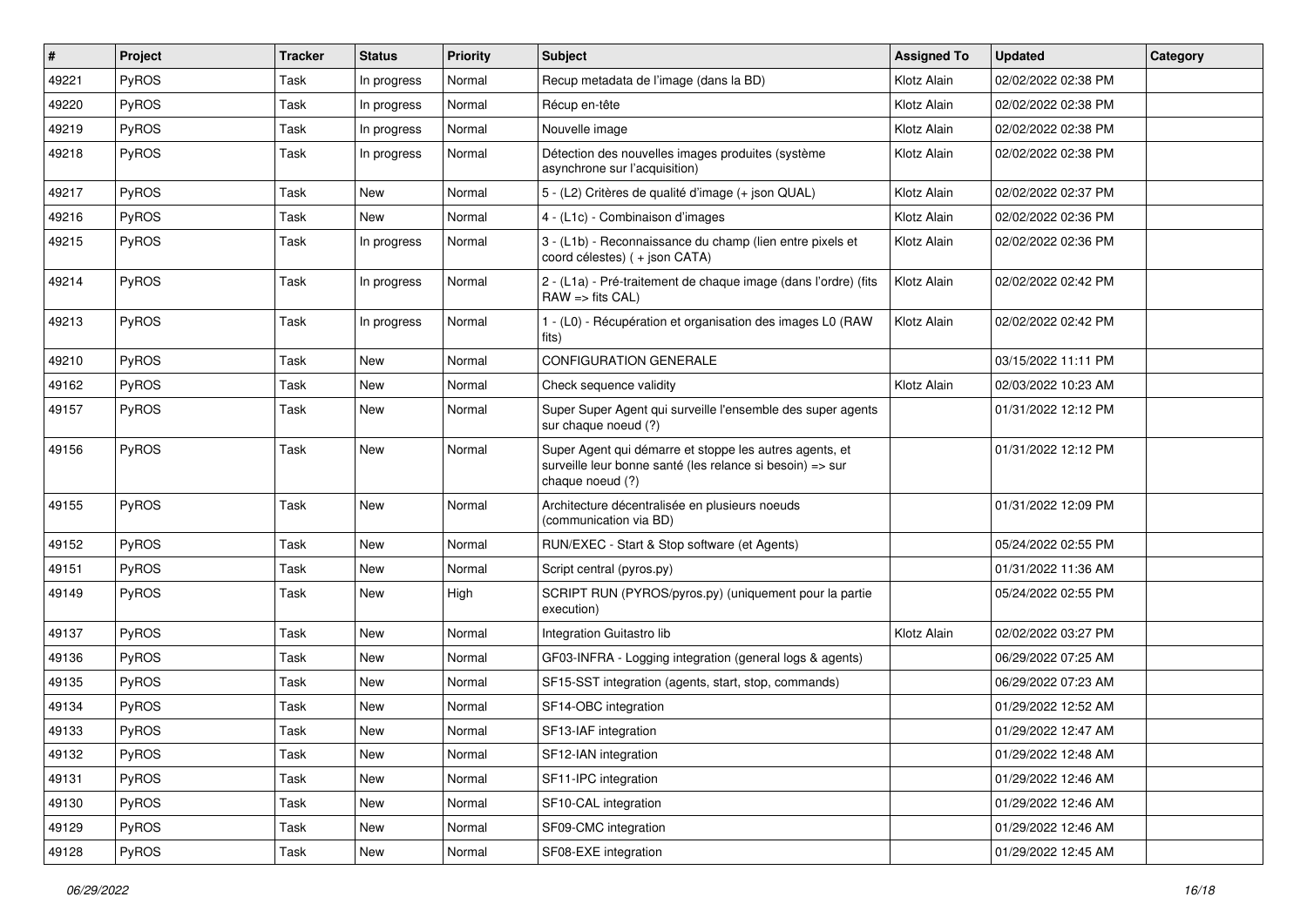| #     | Project      | Tracker | <b>Status</b> | <b>Priority</b> | Subject                                                                                    | <b>Assigned To</b>   | <b>Updated</b>      | Category |
|-------|--------------|---------|---------------|-----------------|--------------------------------------------------------------------------------------------|----------------------|---------------------|----------|
| 49127 | <b>PyROS</b> | Task    | New           | Normal          | SF07-PLN integration                                                                       |                      | 01/29/2022 12:45 AM |          |
| 49126 | <b>PyROS</b> | Task    | <b>New</b>    | Normal          | SF06-ALR integration                                                                       |                      | 01/29/2022 12:45 AM |          |
| 49125 | <b>PyROS</b> | Task    | New           | Normal          | SF05-SEQ integration                                                                       |                      | 03/15/2022 11:03 PM |          |
| 49124 | <b>PyROS</b> | Task    | <b>New</b>    | Normal          | SF04-SPV integration (AgentMajordome)                                                      |                      | 06/29/2022 07:21 AM |          |
| 49123 | <b>PyROS</b> | Task    | <b>New</b>    | Normal          | SF03-ENV integration                                                                       |                      | 06/29/2022 07:20 AM |          |
| 49122 | <b>PyROS</b> | Task    | <b>New</b>    | Normal          | SF02-SCP integration                                                                       |                      | 01/29/2022 12:50 AM |          |
| 49121 | <b>PyROS</b> | Task    | New           | Normal          | SF01-USR integration                                                                       |                      | 01/29/2022 12:50 AM |          |
| 49120 | <b>PyROS</b> | Task    | New           | Normal          | General Design (structure, design, responsive, CSS)                                        |                      | 06/29/2022 07:18 AM |          |
| 48307 | PyROS        | Task    | New           | Normal          | Send, Receive, and Process Commands (Agent <= > Agent)                                     |                      | 06/29/2022 07:33 AM |          |
| 48290 | <b>PyROS</b> | Task    | <b>New</b>    | Normal          | Auto mode                                                                                  |                      | 12/14/2021 12:35 PM |          |
| 48289 | PyROS        | Task    | New           | Normal          | Entity (AgentDevice class)                                                                 |                      | 12/14/2021 12:32 PM |          |
| 48288 | <b>PyROS</b> | Task    | <b>New</b>    | Normal          | Entity (DeviceController class)                                                            |                      | 12/14/2021 12:31 PM |          |
| 48285 | <b>PyROS</b> | Task    | New           | Normal          | Lancement auto et gestion du DeviceController associé                                      |                      | 12/14/2021 12:22 PM |          |
| 48284 | <b>PyROS</b> | Task    | New           | Normal          | Lancement auto et gestion des Components associés (qui<br>sont aussi des DeviceController) |                      | 12/14/2021 12:20 PM |          |
| 48279 | <b>PyROS</b> | Task    | New           | Normal          | General LOGGING (fichiers texte, écran en mode debug)                                      |                      | 03/16/2022 04:45 PM |          |
| 48278 | <b>PyROS</b> | Task    | New           | High            | AGENT général (dont dépendent tous les agents et<br>AgentDevices)                          |                      | 06/29/2022 07:37 AM |          |
| 48276 | <b>PyROS</b> | Task    | New           | Normal          | Scripts d'installation docker                                                              |                      | 12/14/2021 11:44 AM |          |
| 48275 | <b>PyROS</b> | Task    | New           | Normal          | version PROD TNC Nouvelle Calédonie - instance docker de<br>production sur site final      |                      | 12/14/2021 11:42 AM |          |
| 48274 | <b>PyROS</b> | Task    | <b>New</b>    | Normal          | version TEST TNC France - instance docker de test en<br>France                             |                      | 12/14/2021 11:42 AM |          |
| 48273 | PyROS        | Task    | New           | Normal          | version DEV guitalens - instance docker sur serveur guitalens                              |                      | 12/14/2021 11:46 AM |          |
| 48271 | <b>PyROS</b> | Task    | <b>New</b>    | High            | CLASSIC installation (with venv)                                                           |                      | 03/16/2022 07:27 AM |          |
| 48270 | <b>PyROS</b> | Task    | <b>New</b>    | Normal          | SCRIPT INSTALL/UPDATE (PYROS/pyros.py) (uniquement<br>pour la partie install & update)     |                      | 02/23/2022 05:57 PM |          |
| 48259 | PyROS        | Task    | In progress   | Normal          | EXPORT (Download) as a text file (YAML)                                                    | Koralewski<br>Alexis | 02/23/2022 10:45 AM |          |
| 48250 | PyROS        | Task    | In progress   | Normal          | <b>DELETE</b>                                                                              | Koralewski<br>Alexis | 02/21/2022 03:38 PM |          |
| 47447 | PyROS        | Task    | New           | Normal          | (F05) ACTIONS (CRUD), VIEWS, and AUTHORIZATIONS                                            |                      | 02/23/2022 10:45 AM |          |
| 47446 | <b>PyROS</b> | Task    | New           | Normal          | <b>DOSSIER SSI</b>                                                                         |                      | 10/11/2021 11:32 AM |          |
| 47445 | PyROS        | Task    | New           | Normal          | CAHIER DE RECETTE (NC)                                                                     |                      | 10/11/2021 11:31 AM |          |
| 47444 | <b>PyROS</b> | Task    | New           | Normal          | MANUELS UTILISATION, INSTALLATION, ET<br>MAINTENANCE                                       |                      | 10/11/2021 11:31 AM |          |